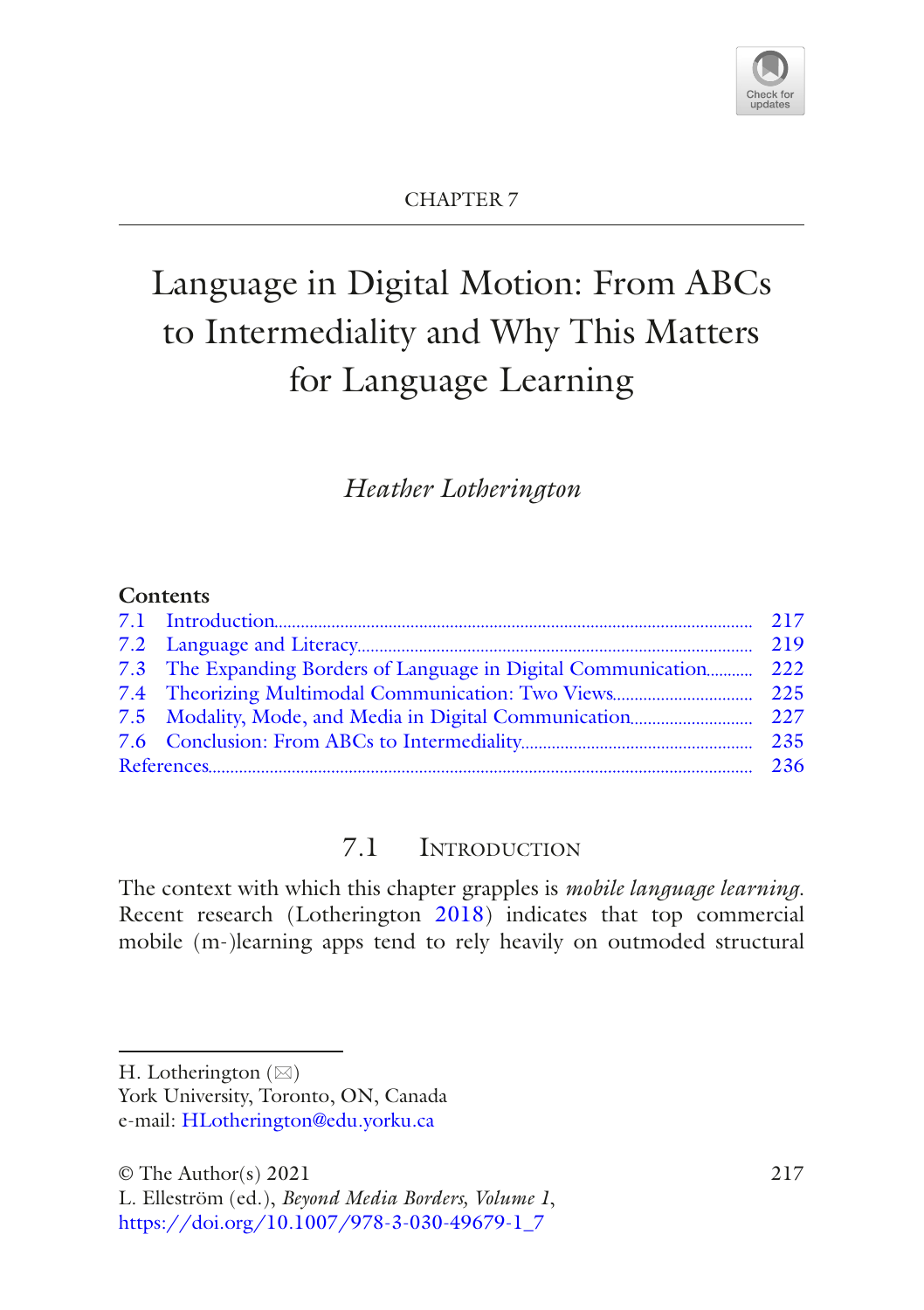models of language and tap dated behaviouristic pedagogies in their lessons, typically applying gamification veneers to attract and maintain users. Popular m-learning apps predominantly feature levelled vocabulary study, and to a lesser extent, language structure, aka *grammar*. Linguistic communication, however, has moved from simple alphabetic encoding to multimedia design in digital environments; this challenges the fit of structural theories of language to digital language learning contexts. In language teaching and learning literature, *multimodality* describes communication employing diverse semiotic resources in texts not limited to alphabetically (or logographically or syllabically) encoded language. In reality, all communication is multimodal; however, professional awareness of *multimodal communication* in language teaching emanates particularly from digital texts and discourses, which are created using a broader palette of meaningmaking resources than static print texts, ergo, multimedia texts. The predominating trend has been to approach digital multimodal communication from a *social semiotics* paradigm (e.g., Bezemer and Kress [2008](#page-19-1), [2016;](#page-19-2) Jewitt [2008](#page-20-0); Kress [2000,](#page-20-1) [2003,](#page-20-2) [2005,](#page-20-3) [2009,](#page-20-4) [2011\)](#page-20-5).

Shortly after the turn of the century, Kress ([2003](#page-20-2): 1) predicted: "the combined effects on writing of the dominance of the mode of image and of the medium of the screen will produce deep changes in the forms and functions of writing." *Mode*, though, is not defined. Jewitt ([2004](#page-20-6): 84), clarifies the concept of *mode* as indexing "technologies of representation (the modes of 'multimodality')," and contrasts mode with *media*, which indexes "technologies of dissemination (the media of multimedia)." As social semiotic conceptualizations of multisemiotic composition have grown in concert with increasingly sophisticated, grammatically differentiated digital communication, the terrain of multimodal communication can be seen to overlap considerably with that of intermediality theorizing. The fundamental building blocks of *mode* and *media*, which, in a social semiotics reading based in linguistics, rely largely on cultural interpretation and exemplification, gain precision from an intermediality analysis based in interart studies.

Elleström's landmark intermediality model ([2010](#page-20-7), [2020\)](#page-20-8) delineates the concept of a *mode* from a semiotic perspective, illuminating how *modality* characterizes *media*, a generally nebulous and capacious concept. Elleström's model offers a valuable resource for examining *multimodality* in digital communication from an innovative theoretical stance grounded in art, rather than linguistics.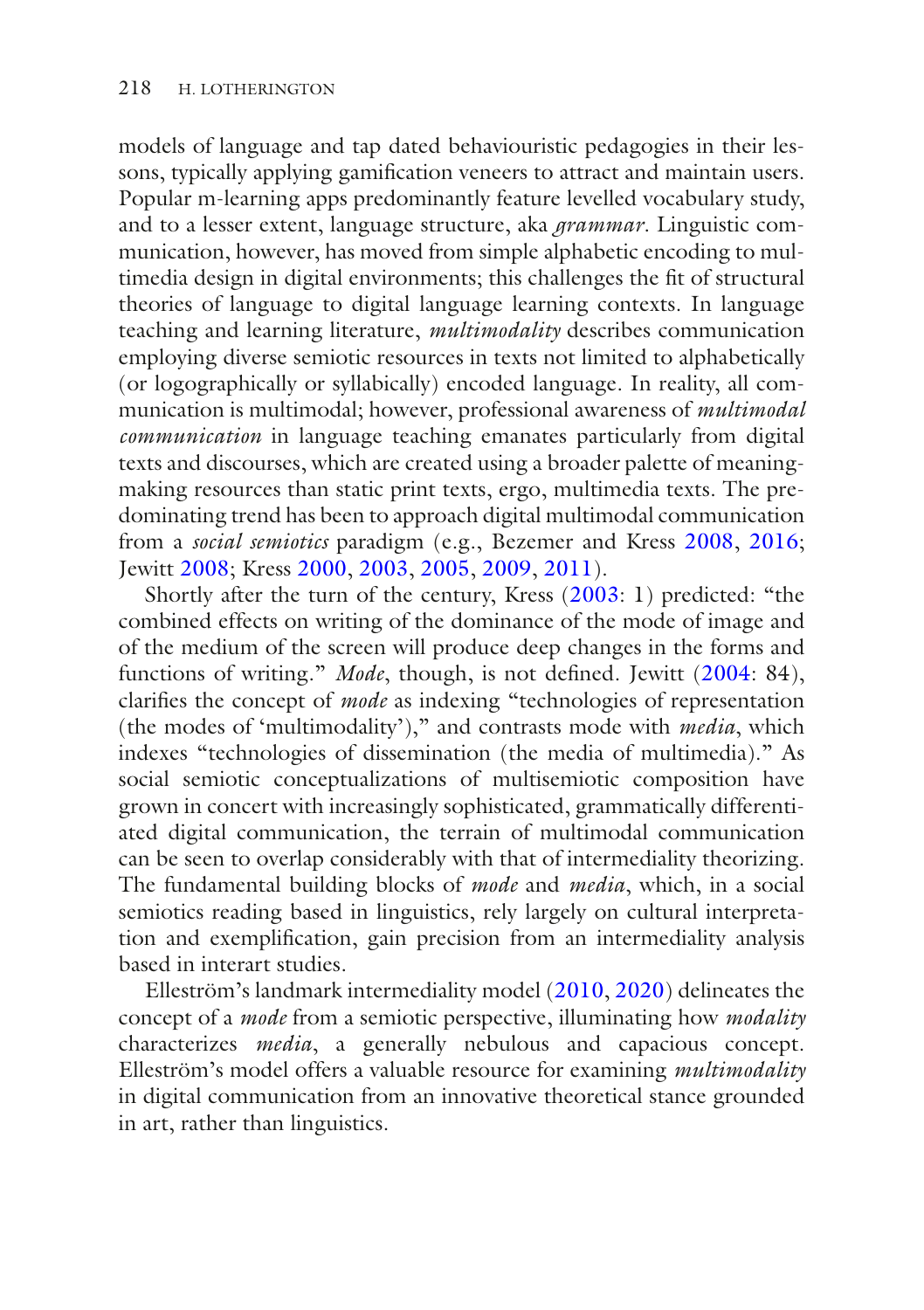Taking an intermediality lens, this chapter parses two selected features of mobile digital communication that are only vicariously captured in linguistic analysis. The analysis draws on Elleström's [\(2020](#page-20-8)) intermediality paradigm to help delineate how diverse meaning-making resources could be conceptualized from a perspective decentred from linguistics and leveraged in reconceptualizing the m-learning of language as it is used in contemporary interactive, multimedia texts and discourses.

## <span id="page-2-0"></span>7.2 Language and Literacy

Language has traditionally been described as a *medium*: of communication, and of learning. Language is, in fact, an abstract until it is materialized: mediated physically, in speech and signed conversations, and technologically, in printed documents, social media sites, roadside signs, movies, games, and suchlike. Gershon and Manning [\(2014:](#page-20-9) 539) point out that curiously "the mediality of language is rarely explored in media studies."

Language is often complexly remediated. Ong [\(1982](#page-21-1)) theorized *secondary orality* as the remediation of speech into writing with subsequent re-voicing, as in scripted televised newsreading (also see Eide and Schubert [2020](#page-19-3)). Have and Pedersen [\(2020\)](#page-20-10) describe contemporary remediation in books: traditional media products that can be remediated as audiobooks and *read* aurally. In this chapter, remediation of the human voice is described as material in artificial intelligence (AI) programs that create conversational digital agents.

Language is innate to human beings, hardwired as individual cognitive capacity, though the developmental trajectory of the child learning to speak (or to sign in the case of deaf children) requires appropriate socialization to activate. Languages, thus, live in society as well as in the minds of individuals, social use constituting their lifeblood.

Speech is dynamic in character, spoken language evolving in tune with the social community/ies in which it has currency. Different accents signify regional location in spoken language populations, for example, English as spoken in Toronto, Canada, as compared to English as spoken in Edinburgh, Scotland, or in Cape Town, South Africa. Literate norms, though, tend to be much more fixed, coded into a body of literature relying on common conventions that developed for the social expectations and the mediating technologies of the time of publication.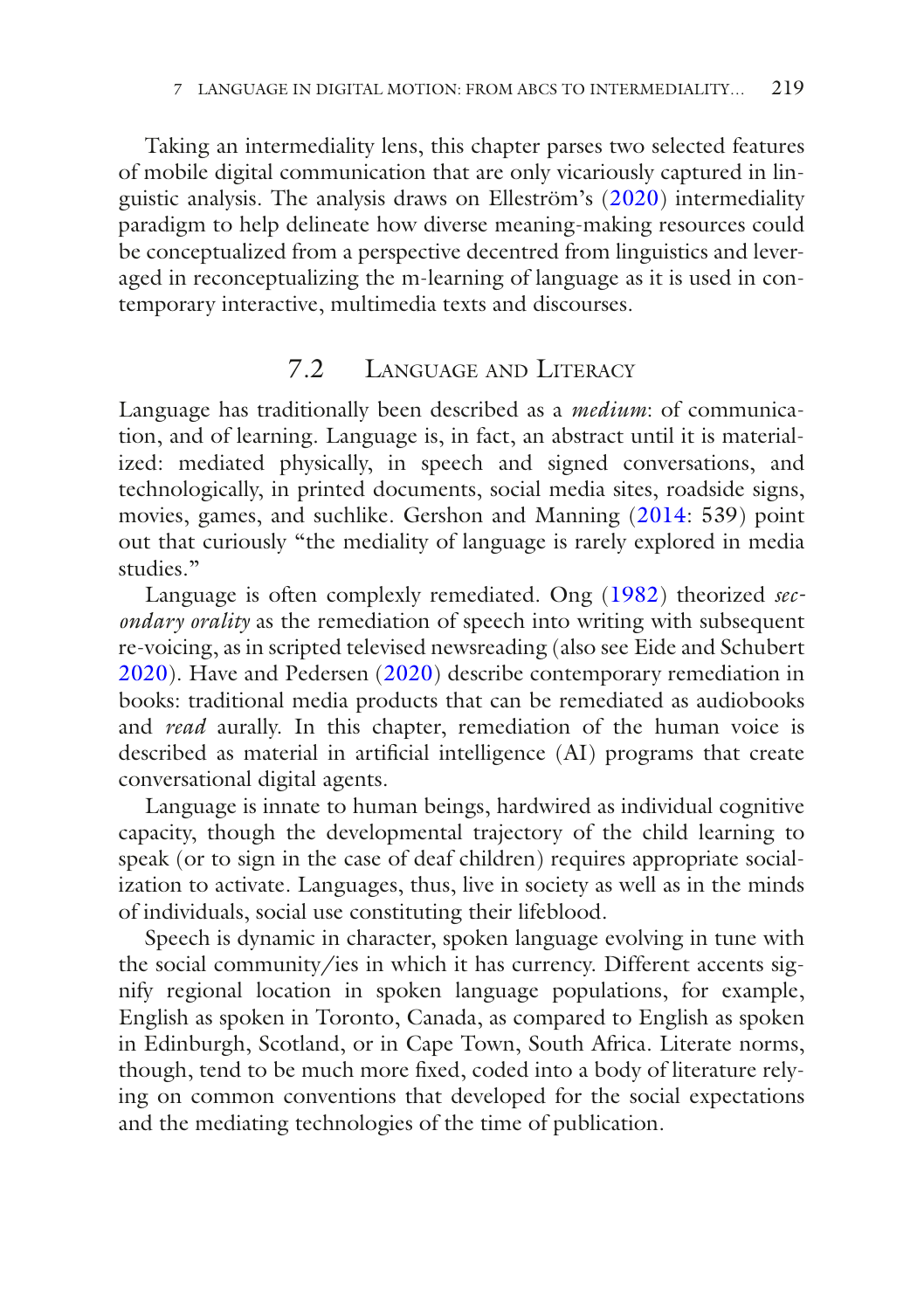The technological interface encoding language into literate forms for most of the history of mass literacy was the printing press, which, through pioneering use, forced the conventionalizing of spelling and sentence mechanics to make printed literature easily readable. Times have changed, however, and the predominant canvas for communication is now the screen, and increasingly, a screen that is individualized, mobile, and ubiquitously wifi-connected. Communication is now ineluctably and indelibly multimodal.

## *7.2.1 The Literate Bias of Education*

In education, there is a distinct bias towards literate learning. At the grade school level, literacy is seen as the keyhole through which school learning progresses. In the province of Ontario (Canada) which is the policy jurisdiction for children in Toronto, *language* is conflated in curriculum documents with *literacy*. As such, literacy references language written down. This makes for a messy transition to digital multimodal communication.

In the case of sequential language learning (language learning following initial child language development), sometimes referred to as *second (or foreign) language learning*, the characterization of language competence in terms of four skills: *speaking*–*listening*–*reading*–*writing*, ostensibly mirroring child language development (as theorized in pre-digital, majority language, middle-class contexts) has tenaciously persisted for decades. Though the validity of discrete language skills (reading as separable from writing, and so forth) has been in contention for decades, formal language testing in gate-keeping tests, such as the TOEFL has been complicit in cementing a four-skills model into social and economic benchmarks, so this limited twentieth-century thinking about what language comprises and entails for learners continues to be reinforced in many teaching contexts.

## *7.2.2 Mobile Language Learning*

Mobile language learning is geared to second and foreign language learners. Despite myriad possibilities in using mobile devices for language learning, the evolution of m-learning tilted towards app-based learning following the release of the iPhone in 2007. Apps are third-party software packages that are directly downloadable to mobile devices on a trial costfree or low- cost basis. Apps for language learning take a variety of generic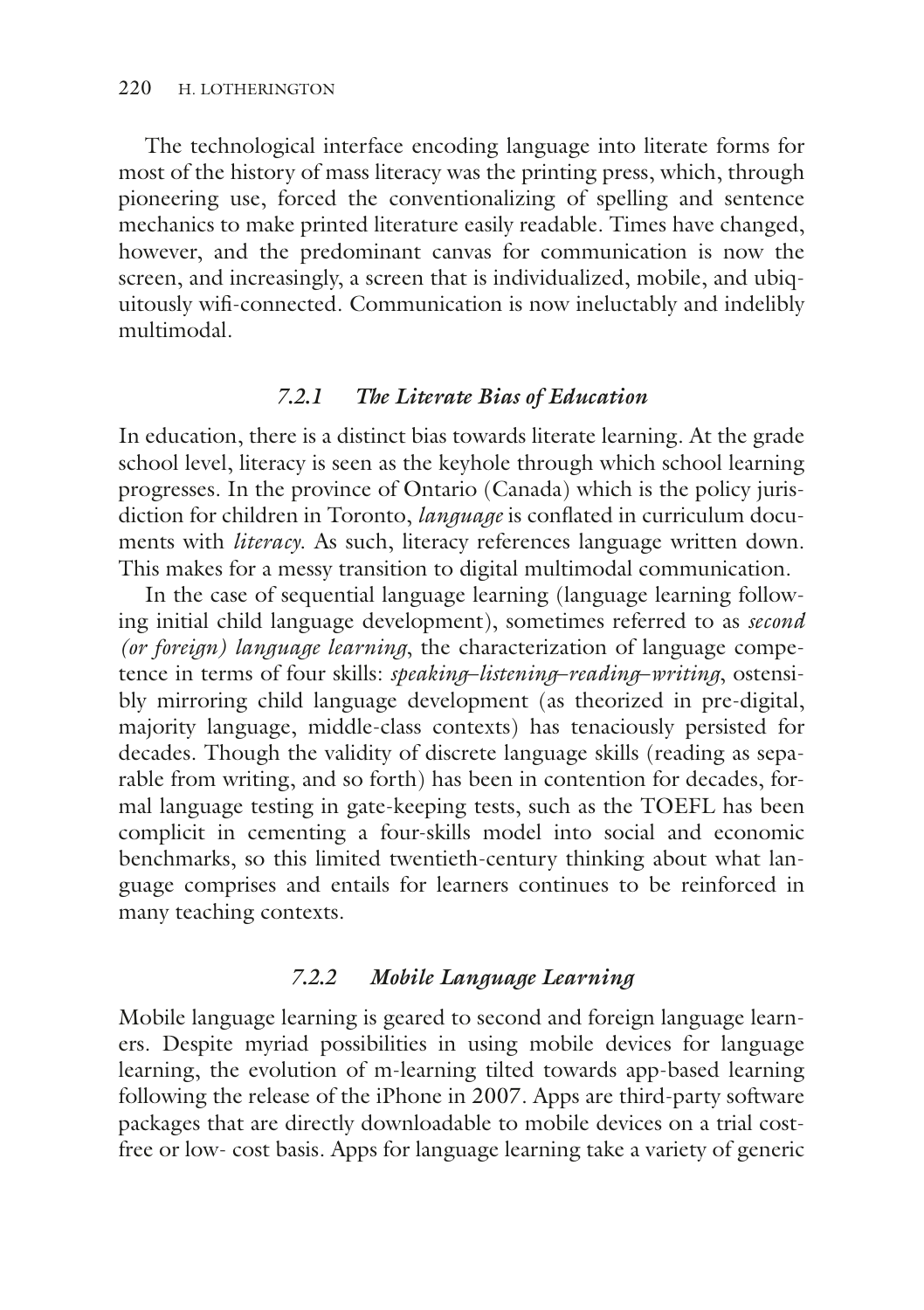approaches from language courses to games to vocabulary resources to memorization drills (Lotherington [2018\)](#page-21-0), but each offers a proprietary package, marketed by a software developer. The digital marketplace for language teaching apps is a veritable wild west of unregulated products, educationally speaking, in which *learners* are treated as *users*. The user is, in fact, the product in app design, their learning behaviours, collected and sold as *data*, though there may also be a more direct profit motive in paid course upgrades, unlocked learning resources, and so forth.

Mobility in the context of digitally mediated communication references capacity for ubiquitous interactive communication untethered to physical location. Contemporary m-learning uses smart mobile devices that embed powerful multifunction toolkits for digital text making. Because of this, mobile connection has the potential to invite dynamic pedagogical approaches that put agency in the hands of the learner for collecting and creating resources towards directed language learning, contextualized in space. Mobile devices, however, frequently meet with disapproval in formal education sites, if traditional curricular agendas of language and literacy learning dominate. Worse, smartphones are banned in some schools, precluding creative classroom m-learning.

Top-selling apps for language learners, recently surveyed and roadtested (Lotherington [2018\)](#page-21-0), revealed a tendency to import dated structural models of language and behaviourist pedagogies into the fluid mobility and complex functionality of a smart device. Features of current interactive multimedia communication are used here and there; most apps apply a gamification engine to mask the tedium of vocabulary drills. Some apps also utilize a social media feature to connect random chat partners selected on the basis of the home country, which is an unreliable indicator of language proficiency in any case. However, generally speaking, social media affordances were poorly utilized and digital discourse forms largely avoided.

This chapter presents data from an extended review of the research literature on how language has morphed in form and function in coevolution with technological change. This literature review forms the basis of an active exploratory pedagogical design study to build mobile production pedagogies (Thumlert et al. [2015\)](#page-21-2) for language learning that utilize the powerful resources of smart devices and activate a contemporary palette of semiotic resources. Our research team's aim is to invite interactive multimedia textual composing in ways that work agentively for language learners. To do this, we need to understand the kinds of changes language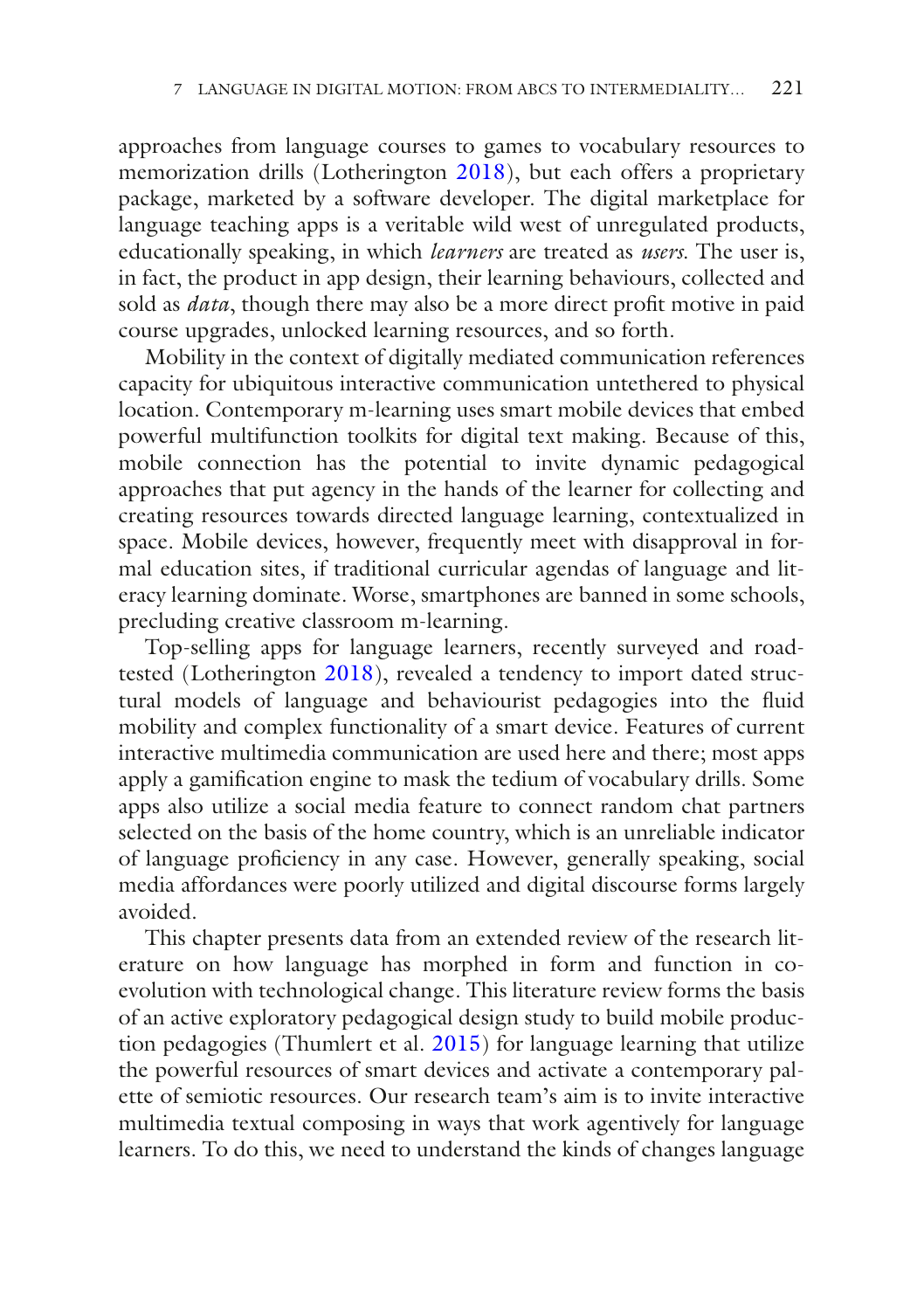has undergone and how we can document these changes from a theoretically rigorous standpoint. Elleström's ([2020](#page-20-8)) intermediality paradigm offers analytical specificity and categorization that is helpful in understanding contemporary communication from a perspective not grounded in linguistics that can be intelligently merged with what we understand about how language works to create meaning.

# <span id="page-5-0"></span>7.3 The Expanding Borders of Language in Digital Communication

Ignoring the paralinguistic information embroidering the borders of spoken language (e.g., body language, facial expressions, and tone of voice) was pedagogically reinforced in both school and second language learning. A related principle was held in books where nonlinguistic material, such as illustrations and charts, was acknowledged but looked at as supportive of rather than integral to overall meaning contribution. This was particularly the case in second language learning, where the focus was traditionally on the structural elements of language. In grade schools, where language is more holistically approached, books were nonetheless assessed as to content and nature according to the density of language carrying, as it were, the message; image-centred genres, such as comic books, were derided as insufficiently serious. Nowadays, the graphic novel has taken on a new life, imparting content taught in grade school and university classes, for example, *Persepolis* (Satrapi [2003\)](#page-21-3).

Digital mobile connection has redrawn the literate borders of language, challenging the print-centred skills of second language teaching and learning, and the linear linguistic encoding of text. With Web 2.0 technological upgrades, enabling interactivity, literacy has morphed from discrete reading and writing of the static page into a *multimedia read/write (R/W) capacity* underpinning social media posting, collaborative authorship (wikis); tweeting (microblogging), texting, and so forth. Furthermore, the shift from page to screen entailed radically new encoding capabilities that have dislodged the stuff of literacy from the letter to the pixel, which indifferently encodes still and moving images, sound files, and spoken language (Cope and Kalantzis [2004](#page-19-4)). The limits of theories focused on written instantiations of language: linguistic structuralism and literacy theories, focused on linear encoding and decoding of the static page, have become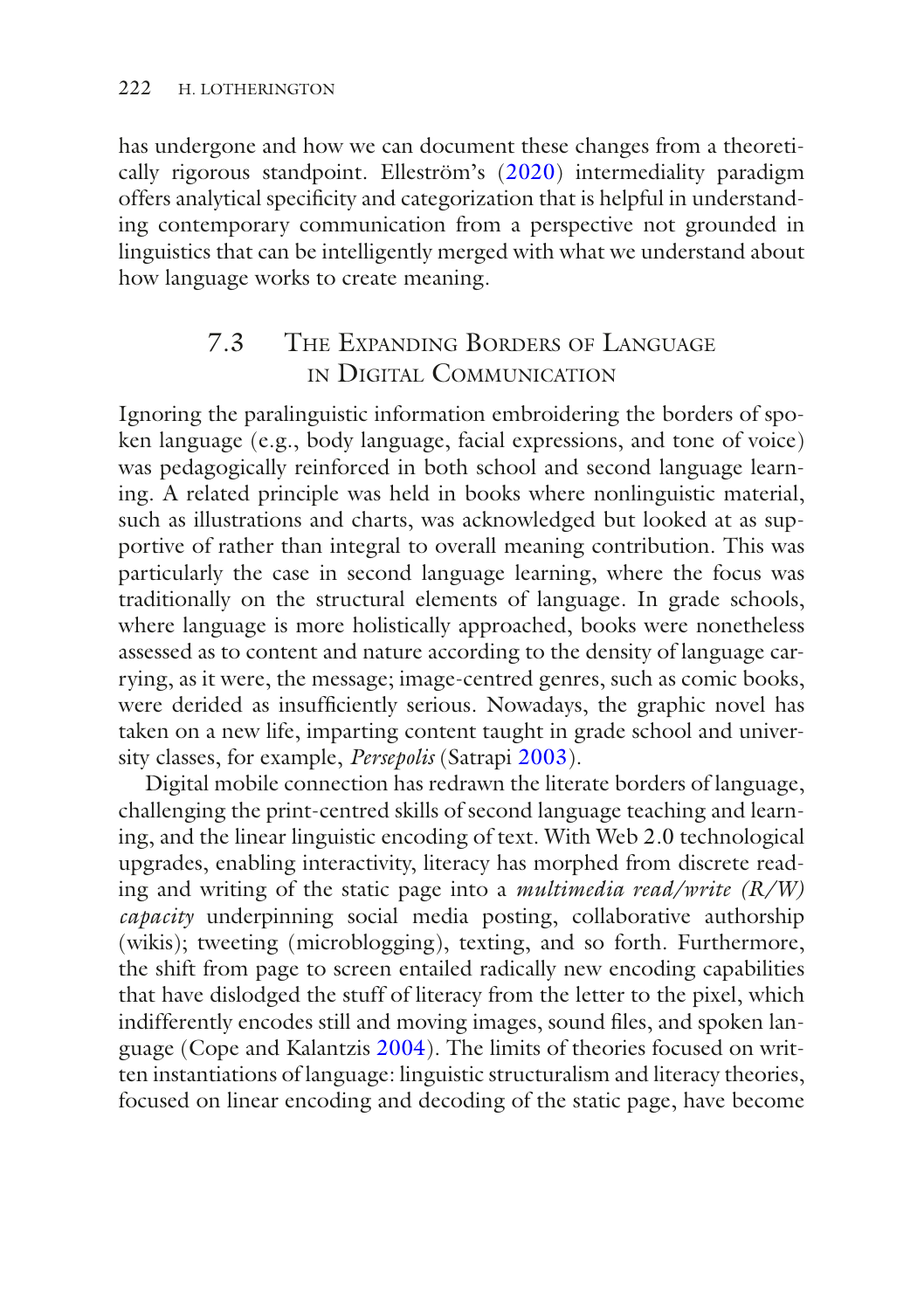inadequate to imagining the task of understanding and creating multimedia textual products.

Though the evolution of page to screen has taken place over decades, the period of most rapid change in language form and function has taken place over the past 15 years, consistent with Web 2.0 and 3.0 technological advancements. The initial iteration of the public World Wide Web in 1991, retroactively referred to as WWW 1.0., was essentially a digital bulletin board where content could be publicly posted. It was Web 2.0 circa 2004 that opened the flood gates to rapid co-evolution in social practices, economic opportunities, cultural life, and associatively, language form and function. Web 2.0, or the *semantic web*, gave birth to social media forums, for example, Facebook, LinkedIn; collaborative authoring tools or wikis; video-streaming services, such as YouTube; and novel sites for information sharing and social networking, such as blogging, podcasting, and microblogging, for example, Twitter. The evolving capacity for integrated artificial intelligence in Web 3.0 enabled *smart technologies* that yield new functionalities. These include *conversational digital agents*, AI programs that use natural human language in spoken form to respond to user voice or text inquiries in environments such as mobile phones, business call centres, and GPS systems in cars.

#### *7.3.1 DIY Language Norms and Conventions*

Historically, lexical and grammar conventions were based on literature, which, having met publication standards, provided the guide rails for language standards. Dictionaries and grammar books encapsulated accepted spelling, grammar, punctuation, and lexis. Figure [7.1](#page-6-0) provides an amusing excerpt from an eighteenth-century grammar of English, which would be met with general hilarity by even the most tolerant of language teachers today.

<span id="page-6-0"></span>**Fig. 7.1** An excerpt from Henson's grammar [\(1744](#page-20-11))



RTHOGRAPHY is that Part of Grammar, which teacheth to write Words with proper Letters, divide Syllables, and whatever elfe pertains to exact Writing.

A Letter is a Mark or Sign of a fingle Sound.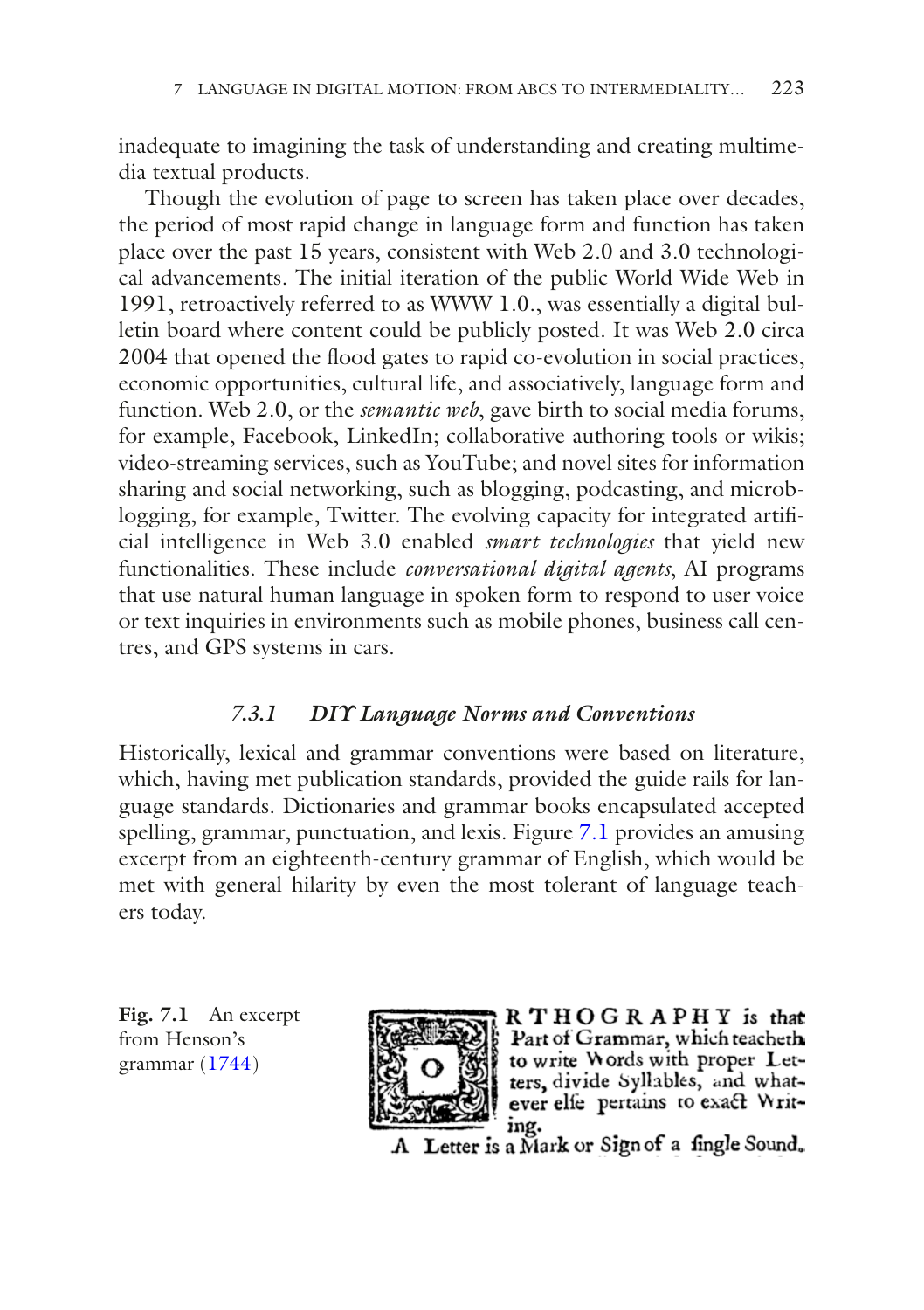The established quality controls (and built-in biases) of commercial publication, however, are far less influential in an interactive digital environment enabling self and open publication, collaborative authoring and editing, and user-developed generic conventions, co-evolving with technological affordances, yielding novel spelling norms in texting (*txting*), for example, brb, omg; tweet grammars (280 characters, incorporating semantic punctuation such as # and @ as well as other digital media), and suchlike. These new forms challenging the standard spelling, punctuation, and grammar relied on in schooling, however, are *user-driven*, emerging, ironically, from the same historical basis as literary and grammatical standards: *publication*. This creates a conundrum for formal education, which educates learners for tomorrow, not yesterday, because the stuff of literate learning that underwrites formal education continues to draw, in the main, from yesterday's norms and standards.

## *7.3.2 Language in Mobile Digital Context*

How exactly is language outgrowing print era borders? In an ongoing study of evolutionary changes in language form and use co-evolving with digital technologies, $\frac{1}{2}$  $\frac{1}{2}$  $\frac{1}{2}$  our team is documenting a number of key linguistic evolutions permeating everyday communication, including but not limited to:

- interactive R/W functionality,
- multisemiotic resource encoding using haptic strokes or voice commands on a keyboard or touch screen,
- modular design as the principle in composition rather than linear word choice and positioning in edited writing,
- immediate global publication and sharing of ideas and documents enabling crowd-sourcing, and real-world audience feedback,
- textual products created in a permanently editable state (with some exceptions in commercially published digital books and journals) rather than print-fixed publication (gone are *errata* sheets inserted in printed books), and
- chatting with AI.

These and other evolutions in communication have co-developed with technological advancement, generating new genres (e.g., fanfic, unboxing), discourses (e.g., #photooftheday, comments sections in social media),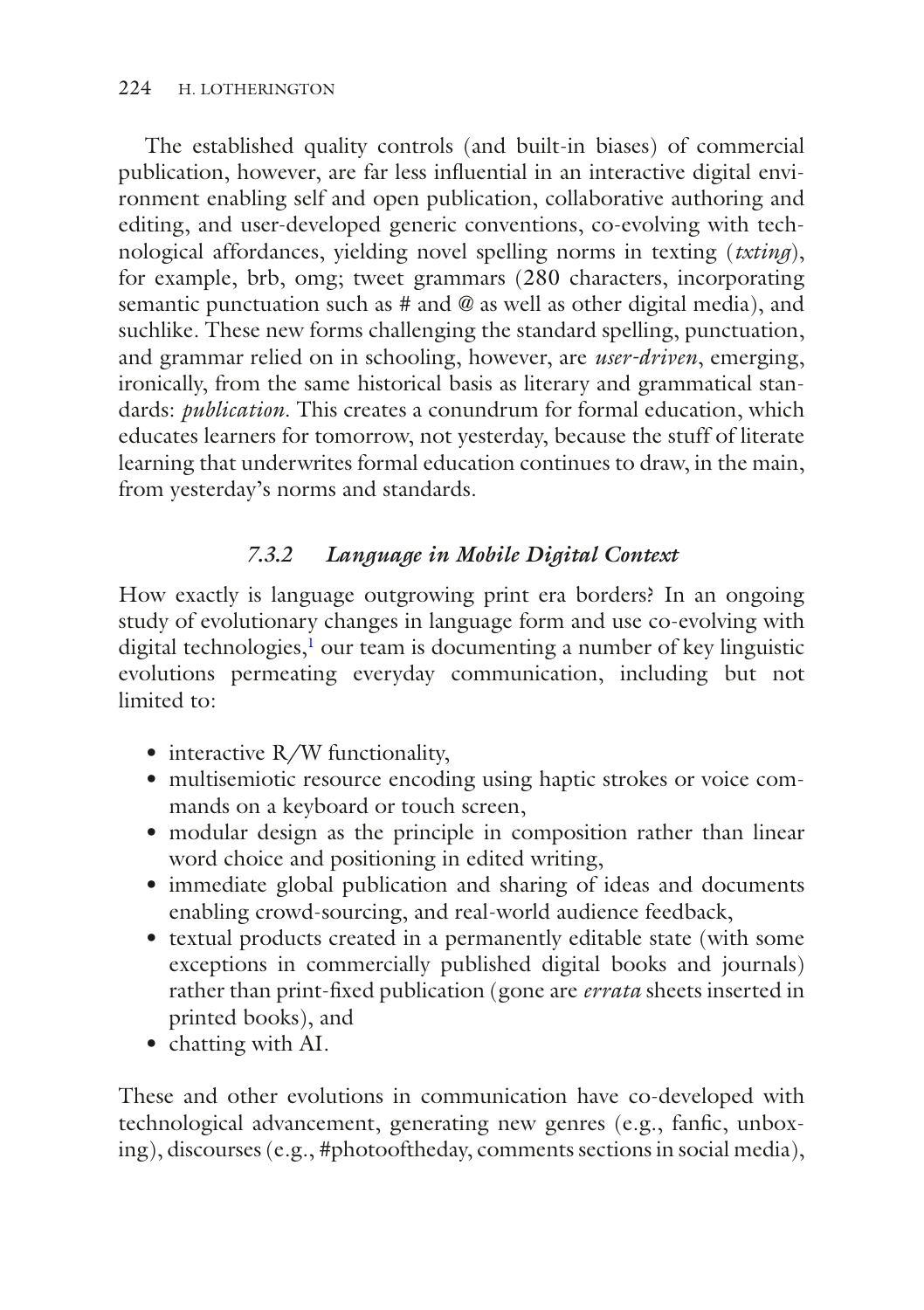and cultural practices (e.g., massive multiplayer online role-playing games [MMORPG]; blogging; podcasting), each of which grows corresponding conventions (e.g., #, lol,  $\ddot{\mathbf{G}}$ ). These become norms within the generating genres, though given the speed of technological change, the norms, too, are in a state of change, for example, the microblogging site, Twitter, has gone from 140 characters to 280 characters per tweet. Interestingly, some conventions have jumped generic borders, such as hashtags. For instance, #MeToo as a topic heading has migrated across microblogging and social media forums to protest signs and newspaper headlines, and even into speech, pronounced: "hashtag me too."

Given the plethora of novel language forms being generated in digital fora, appropriate theorizing of what constitutes *language* and *literacy* for learners in this day and age is urgently needed.

## <span id="page-8-0"></span>7.4 Theorizing Multimodal Communication: Two Views

"'Multimodality' names the field in which semiotic work takes place, a domain for enquiry, a description of the space and of the resources that enter into meaning in some way or another," states Kress ([2011:](#page-20-5) 38). He further asserts that analysing multimodal discourse "needs to encompass all modes used in any text or text-like entity, with each described both in terms specific to its material and historical affordances and in terms shared by all modes" ([2011](#page-20-5): 38). This description signals the underlying complexity of multimodality as theorized in social semiotics and indicates significant overlap with Elleström's intermediality theory. There is commonality in conceptual range, including the modalities of basic media (material, spatiotemporal, and semiotic modalities though less of sensorial), as well as qualified (historical, social, cultural) aspects of media. Epistemologically, however, the approaches vary considerably.

*Social semiotics* is a theoretical perspective derived from Michael Halliday's ([1978\)](#page-20-12) systemic functional linguistics (SFL), which theorized language in social use. Halliday's SFL departed from prior structuralist theories of language form, which explained language as abstract structure, detached from social use. The concept of social semiotics was further developed by Hodge and Kress [\(1988](#page-20-13)), predating the evolution of digital communication. Kress' [\(2000,](#page-20-1) [2003,](#page-20-2) [2009](#page-20-4), [2011\)](#page-20-5) continued work on social semiotics, multimodality, and literacy provides a dominant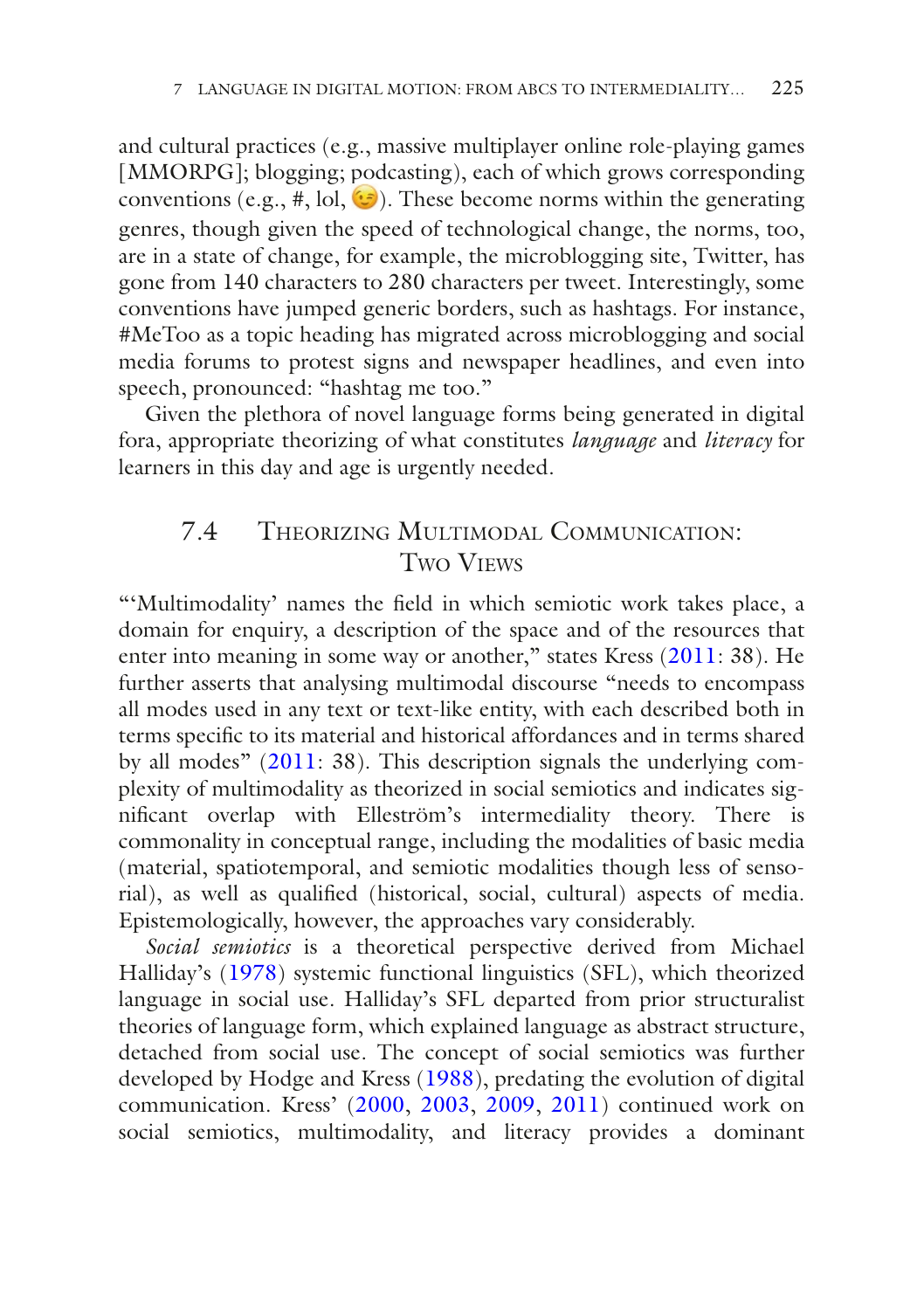theoretical lens for understanding the innovative multimedia texts that have evolved over the digital era.

In a social semiotics paradigm of multimodality, *mode* is the basic concept, indexing the means of semiotic representation. *Media* refers to technologies of dissemination (Bezemer and Kress [2008](#page-19-1); Jewitt [2004;](#page-20-6) Kress [2005](#page-20-3)). Multimodal texts are designed and "composed of different modes, resting on the agentive semiotic work of the maker of such texts" (Kress [2011](#page-20-5): 36). Modes are typically exemplified rather than analytically explained, for example:

If, going one step further, we compare a contemporary textbook with 'pages' on the Web dealing with the 'same' issues, we see that modes of representation other than image and writing—moving image and speech for instance—have found their way into learning resources, with significant effect. (Bezemer and Kress [2008:](#page-19-1) 167)

The affordances of modality can become exceedingly complex:

It varies in line with the affordances of each mode: here in a contrast of speech and image—of lexis vs depiction; of possession vs proximity or distance, of centrality or marginality; as a verb-form vs spatial co-location; sequence (as temporal succession in speech or linearity in writing) vs simultaneity (of appearance and arrangement) of the entities. (Kress [2011](#page-20-5): 45)

In Elleström's ([2020\)](#page-20-8) conceptualization, multimodality is a feature that helps to define intermediality. His theorizing follows Mikko Lehtonen's explanation that "multimodality always characterises one medium at a time. Intermediality, again, is about the relationships between multimodal media" (cited in Elleström [2020](#page-20-8): 41). Elleström explains, "intermediality is about the relationship between media having a multitude of vital traits, or modes" ([2020](#page-20-8): 41). Four modalities, that is, types of modes, form indispensable cornerstones of all media: *material*, *spatiotemporal*, *sensorial*, and *semiotic*. Together they build in physicality, perception, and cognition.

*Media* in a social semiotics paradigm may index what Elleström categorizes as *technical media of display* [\(2020:](#page-20-8) 33–40). However, a discussion of technical media invites an ontological lens on what constitutes technology, which exceeds the purview of this article, calling into question the relationship of qualified (socio-historical aspects of media) and technical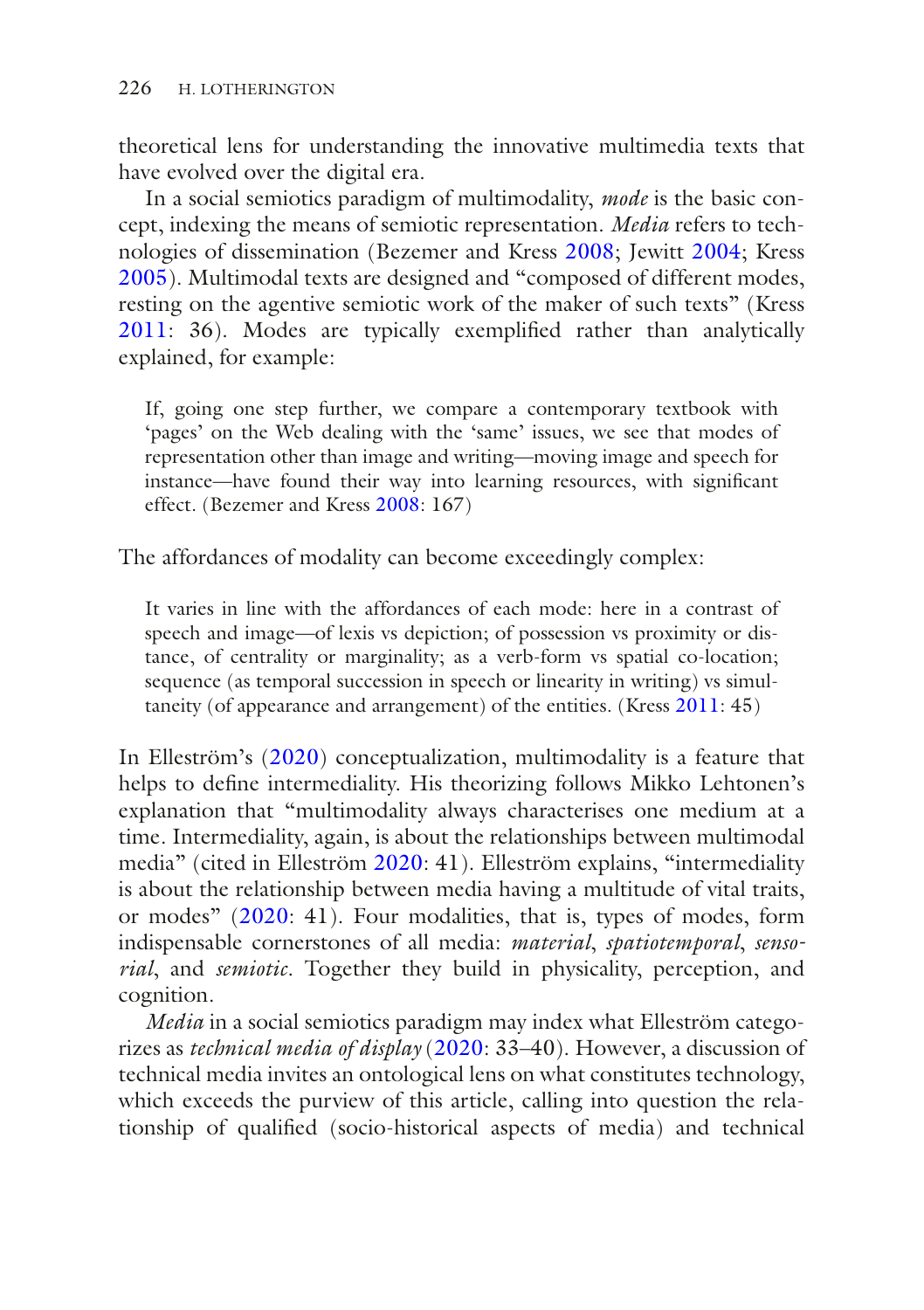media of display. My reluctance to do this, in brief, follows Lawson's ([2008](#page-20-14): 48) argument that technology is "irreducibly social." Bijker ([2010](#page-19-6)), speaking from a social construction of technology theory, elaborates on how detached views of technology are impossible. In his words, "technology is socially (and politically) constructed; society (including politics) is technically built; technological culture consists of sociotechnical ensembles" (Bijker [2010:](#page-19-6) 72). Disconnecting technical media from their contextualizing socio-history is, thus, specious.

## <span id="page-10-0"></span>7.5 Modality, Mode, and Media in Digital Communication

Digital text creation is a process of multimedia design, not simply alphabetic encoding, and it cannot be taught as if it were. This is not a new realization, as can be seen in Kress' ([2000](#page-20-1): 339) prediction two decades ago:

The semiotic modes of writing and of image are distinct in what they permit, that is, in their affordances. Image is founded on the logic of display in space; writing (and speech even more so) is founded on the logic of succession in time. Image is spatial and nonsequential; writing and speech are temporal and sequential. That is a profound difference, and its consequences for representation and communication are now beginning to emerge in this semiotic revolution.

Multimedia design, however, is far more complex now than indicated then. Worth commentary is that Kress is on record (Kress and van Leeuwen [1996](#page-20-15)) describing the evolution of alphabetic writing from images—the linkage being very much still evident in logographic systems, such as Mandarin Chinese. So how can the logic of writing be so polarized from the logic of image, either in process—which in both cases requires temporal logic: you have to write or create the product—or in product—which, depending on the kind of image and kind of writing, may be spatial in orientation but is likely to be more complexly intertwined with temporal and perhaps even tactile perception? In terms of writing, consider subtitles at an opera, electronic highway signs, moving advertising on rotating e-bulletin boards. These require timed spatial perception. In terms of image, consider sculpture, which requires spatial perception but also requires movement around the sculpture, and thus is temporal in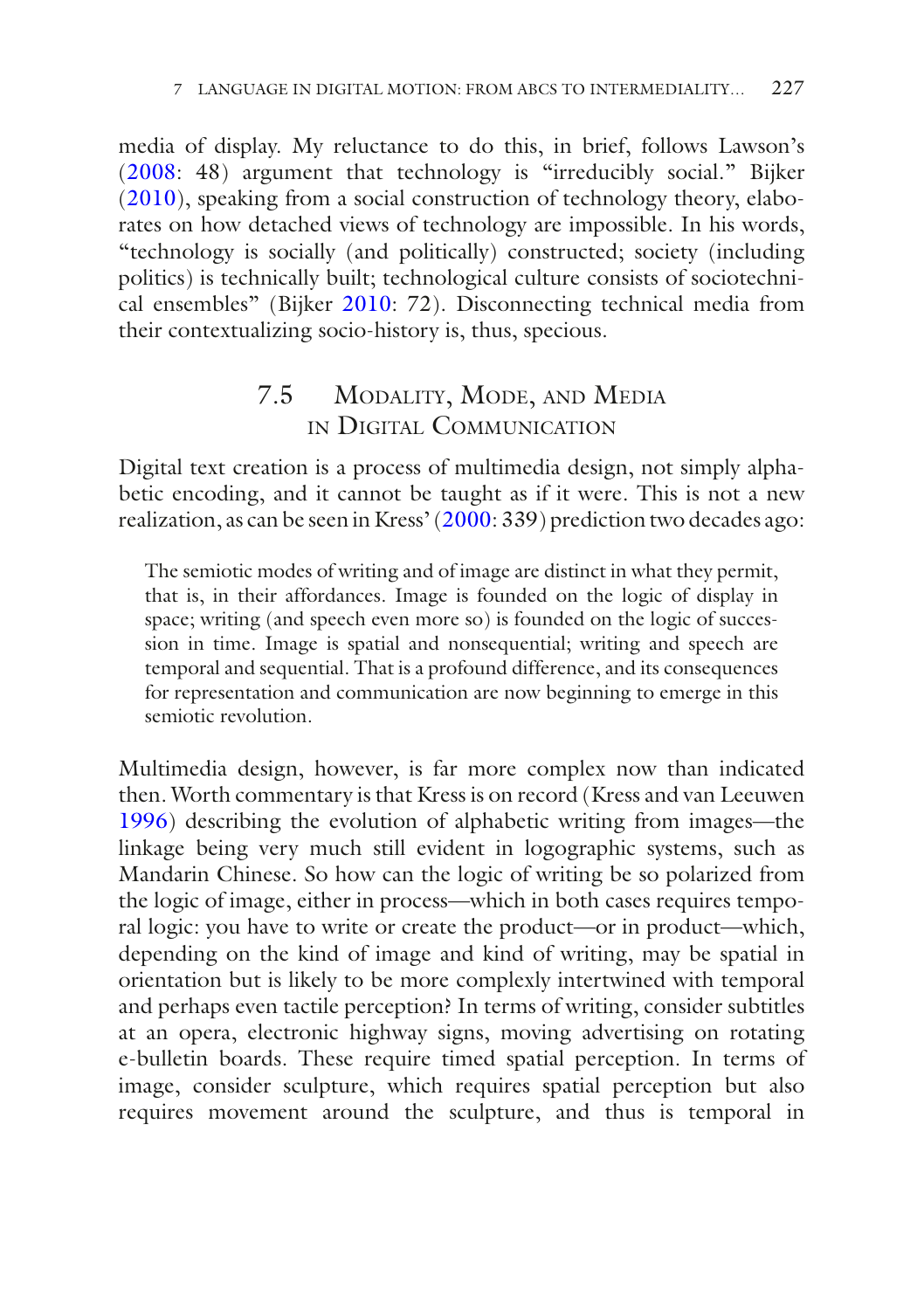perception, too. Also sculpture may invite tactile perception as part of the sensory experience.

Text composition today engages and remixes graphic resources, sound files, and moving images from gifs to videos into alphabetic text in a keystroke. Elemental semiotic resources, such as pictures and letters, are essentially mashable by virtue of their shared materiality: the pixel. Mobile smart devices embed a portable digital toolkit for designing, producing, and sharing multimedia texts. Making sophisticated multimedia texts on a smartphone is easy-as-pie.

Language education requires principled conceptualization of the semiotic elements being functionally captured and remixed in contemporary digital communication so they are included pedagogically. Given the immense changes occurring in digital language form and function, gaining a full understanding of how multimedia textual production varies from linear alphabetic writing is a vast project. In the following section, two radically novel digital twists to language today are examined through Elleström's intermediality lens: the inclusion of *emoji*, for example,  $\bigcirc$ , , , , in digital writing and the incorporation of AI interlocutors, or conversational digital agents, in spoken communication in digital environments such as mobile phones.

#### *7.5.1 Emoji*

Language learners routinely expect vocabulary and grammar to constitute basic language learning. However, the question "What is a word?" must be asked in an environment where novel word-like formations that have no pre-digital era precedent, including hashtags (e.g., #BlackLivesMatter), and emoji (e.g.,  $(2)$ ), have taken on a life of their own. This section examines emoji as a novel element in digital R/W vocabulary.

Pardes [\(2018\)](#page-21-4) describes *emoji* as, "tiny, emotive characters—from to  $\bullet$  –[which] represent the first language born of the digital world, designed to add emotional nuance to otherwise flat text." Emoji developed in Japan following early digital chat play with emoticons using the ASCII keyboard, for example, :-). Japanese emoji were seen as a valuable contribution to digital platforms and adopted by tech giants in the early 2000s, who then petitioned for their inclusion in the Unicode Consortium (Pardes [2018\)](#page-21-4). This stabilized emoji for universal keyboard use in terms of the binary code computers use.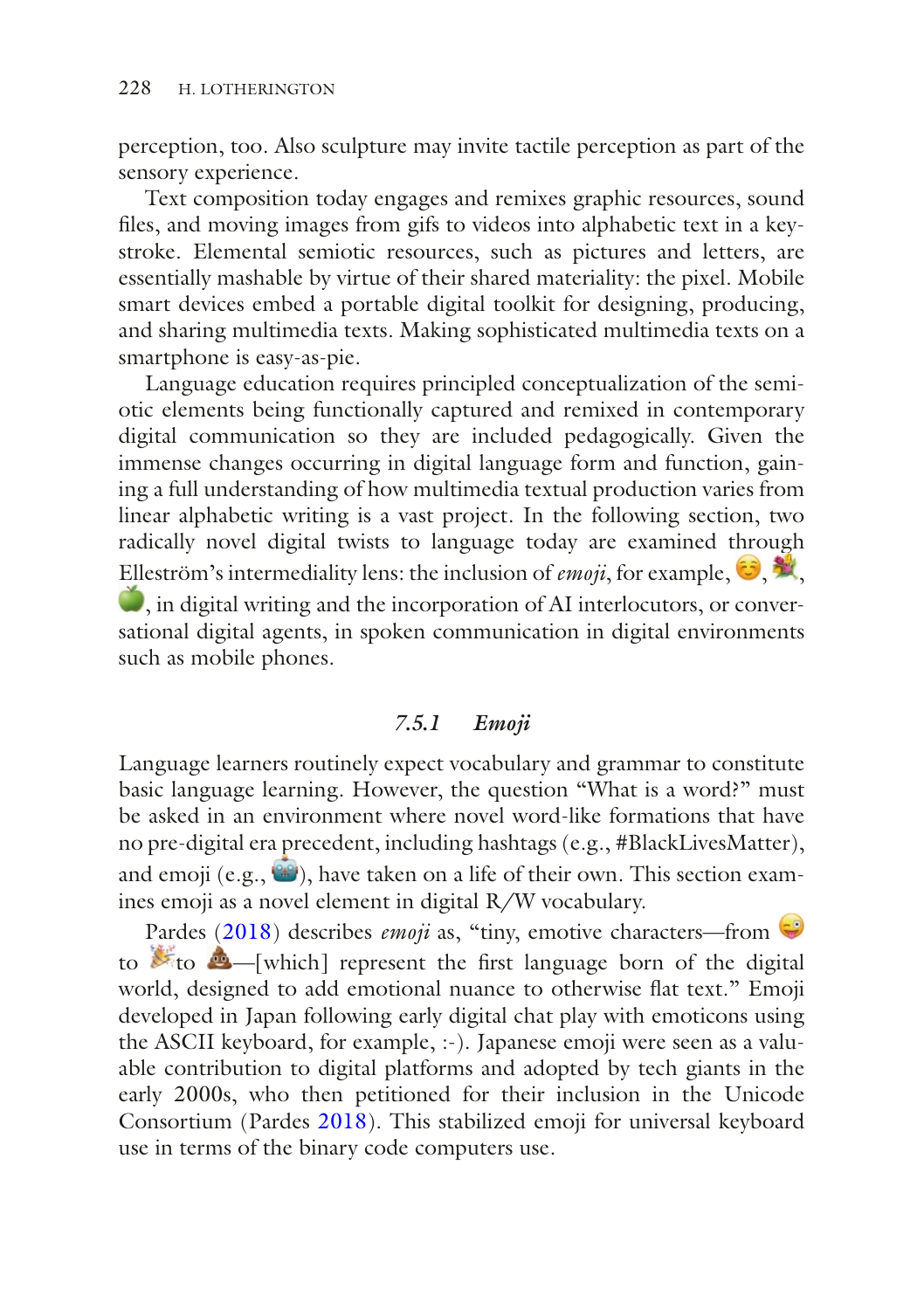Emoji are pictograms, as are many public signs, for example,  $\mathbb{C}$ , indexing "recyclable." Pictograms differ slightly from logograms, which are words encoded in a script; for example, 你好 in traditional Chinese, pronounced *ni ha*<sup>*o*</sup> (literally "you good"), encodes the greeting "hello," which in English requires five letters. You can speak a logogram but not a pictogram. As such, emoji exist only in literate form; they do not directly encode a spoken form, though they can be translated, for example,  $\ddot{\bullet}$  is a *smiley face*, though just one variant of smileys, also including  $\mathcal{Q}, \mathcal{Q}$ .

Emoji utilize an elemental iconic keyboard, which makes an emoji as easy to insert into written text as a letter (e.g.,  $\alpha$  or  $\beta$  or  $\alpha$ ). The emoji keyboard is analogous to the *qwerty* keyboard as *technical* interface (used with a screen as *technical medium of display*). The *qwerty* keyboard has been a primary technical interface between writer and text since its mechanically driven design in the nineteenth-century manual typewriter (Noyes [1983\)](#page-21-5), used with paper. There are parallel keyboards for languages, for example, accented Roman (French, Swedish); non-alphabetic scripts (Chinese, in traditional or simplified logograms); and emoji, which can be imported into text-making at the touch of a button on a smartphone (see, e.g., Fig. [7.2](#page-13-0)).

Given that all basic media are characterized by four modalities—material, spatiotemporal, sensorial, and semiotic—and that a medium may demonstrate multimodal characteristics within a single modality, how might emoji be modally described? As emoji exist only in literate form, they are visually perceived, spatially interpretable symbols that are encoded materially in pixels, using a keyboard as technical interface and screen as technical medium of display. Consider the attempt to parse these complementary modalities in Table [7.1.](#page-13-1) It is critical to state up front that this untangling of the modalities of emoji is intended to illustrate the complexity and relative complementarity of media, not to deconstruct emoji into isolatable component parts that do not blend into each other. Parsing is intended to highlight more and less prominent modalities in interpretation.

Media and mediation are exceedingly complex in today's communication landscape. A media product or medium exists in historical-socialcultural space as well as physical-sensorial-cognitive space. According to Elleström, "qualified media" are "media types, which depend on history, culture and communicative purposes" [\(2020:](#page-20-8) 57). A more delineated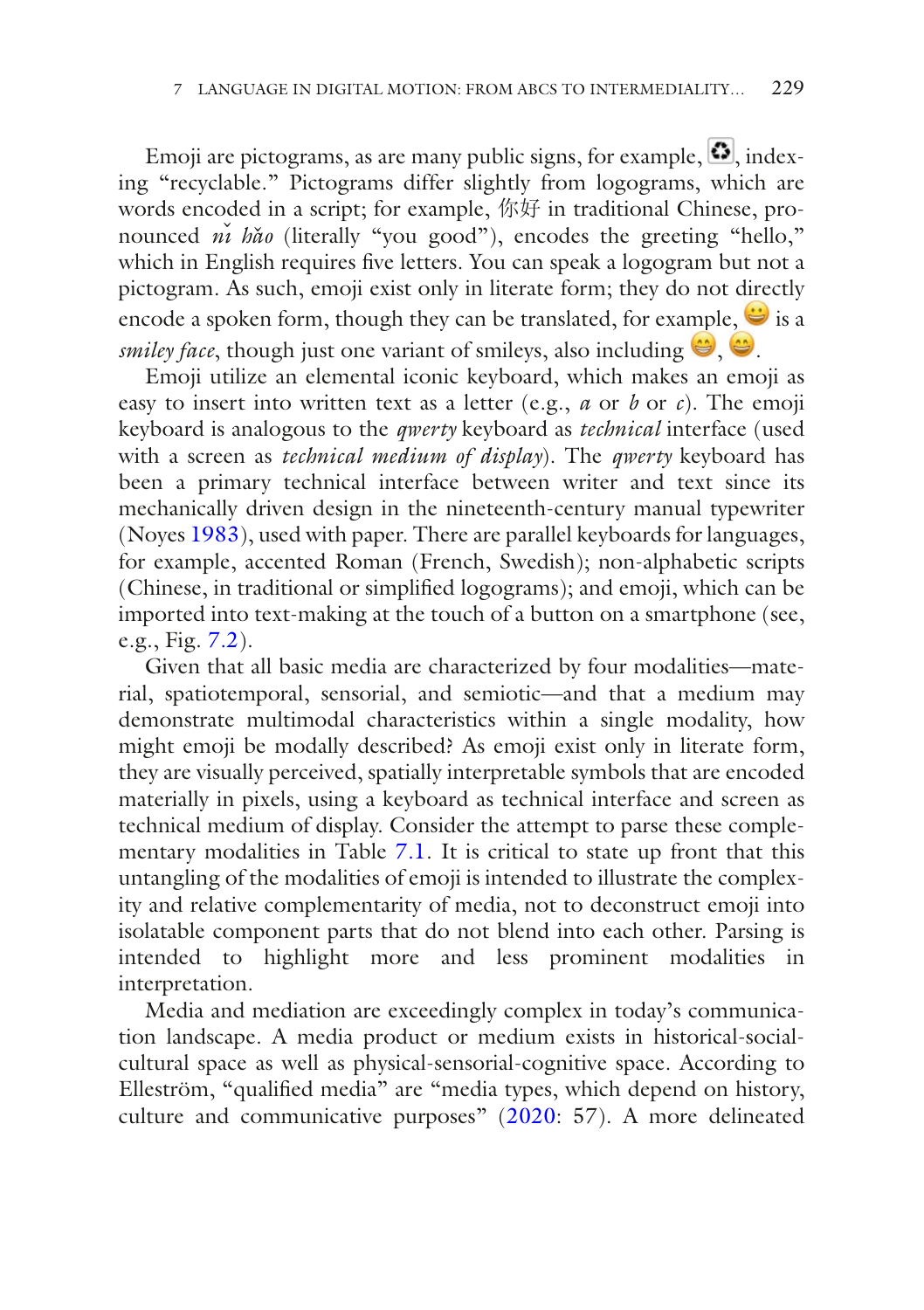<span id="page-13-0"></span>

<span id="page-13-1"></span>**Table 7.1** Basic and technical media of emoji

| Medium product   | Emoji                     |                                     |
|------------------|---------------------------|-------------------------------------|
| Basic modalities | Material                  | Pixel                               |
|                  | Spatiotemporal            | Spatial                             |
|                  | Sensorial                 | Visual                              |
|                  | <b>Semiotic</b>           | Textual emotional nuance            |
|                  |                           | Informal register: texting, IM chat |
| Technical media  | Digital screen as display | Mobile phone, computer, etc.        |
|                  | Emoji keyboard            | Alternate parallel emoji keyboard   |

understanding of emoji in contemporary communication comes to light in the qualified aspects of the medium.

Emoji are media products; they are also a media type that is endemic to informal texting and digital chat environments. Despite their immense cross-cultural popularity and widespread use, they have not migrated to more formal writing environments. The qualified aspects of emoji help to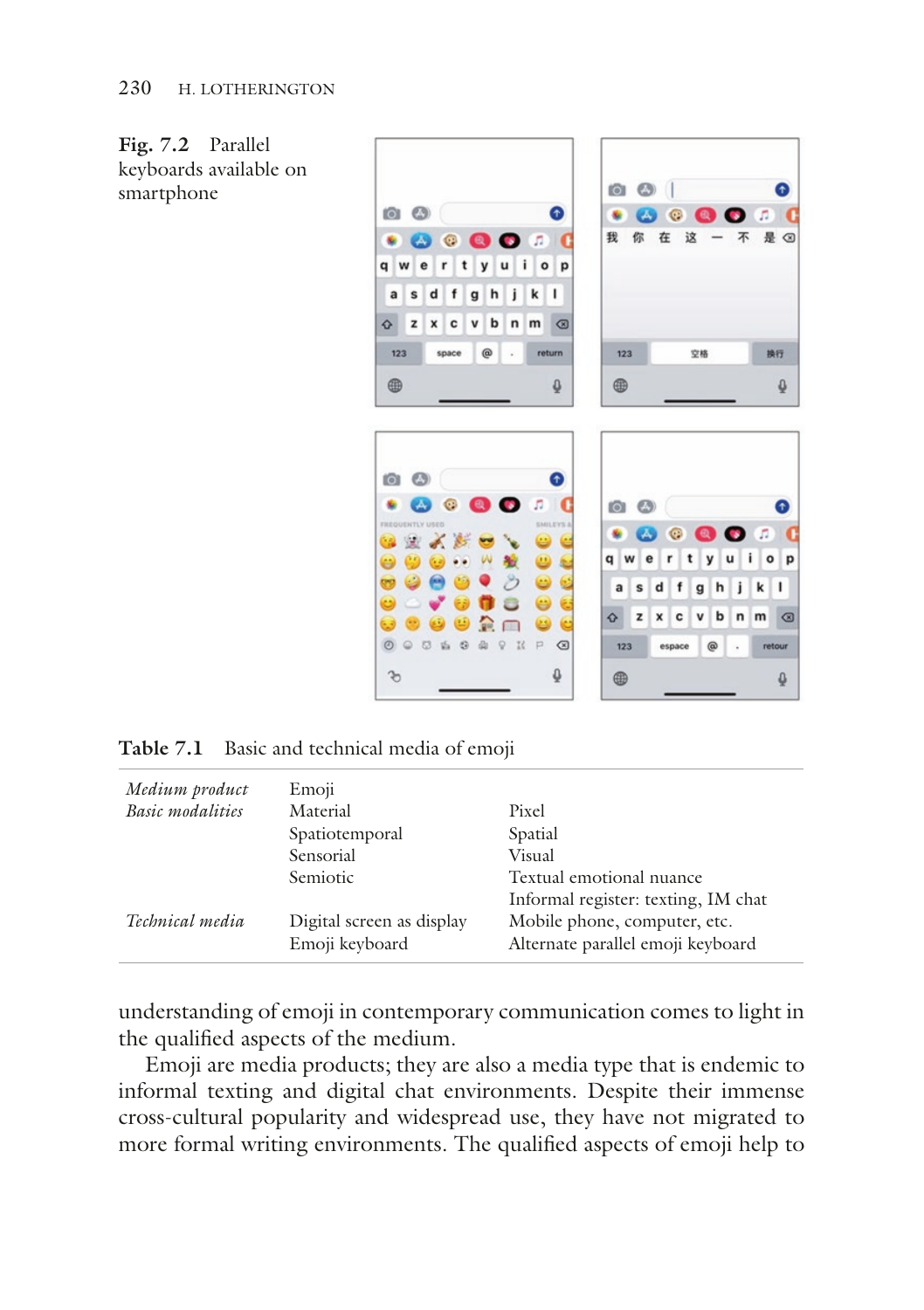| Medium product/type | Emoji                     |                                     |
|---------------------|---------------------------|-------------------------------------|
| Basic modalities    | Material                  | Pixel                               |
|                     | Spatiotemporal            | Spatial                             |
|                     | Sensorial                 | Visual                              |
|                     | Semiotic                  | Textual emotional nuance            |
|                     |                           | Informal: texting, IM chat          |
| Oualified media     | Social acceptability      | Established quotidian               |
|                     | Social availability       | In-built in smart devices           |
|                     | Educational approval      | Not recognized in academic learning |
|                     | Historical evolution      | Japanese texts to global big tech   |
|                     | Cultural uptake           | Unknown degree of universality      |
| Technical media     | Digital screen as display | Mobile phone, computer, etc.        |
|                     | Emoji keyboard            | Alternate parallel emoji keyboard   |

<span id="page-14-0"></span>**Table 7.2** Basic, qualified, and technical media of emoji

flesh out a broader understanding of emoji as semiotic resource, going some distance in explaining the reluctance of formal educational infrastructures to absorb this element of contemporary communication into language study (see Table [7.2](#page-14-0)).

Intermediality is, of course, not neatly packaged in a grid, as the prefix *inter-* suggests: each aspect of media seeps into and colours complementary aspects. Hence, the unreality of separating technical media of display from social and historical context despite the practicality of knowing the intended or most suitable device. Nonetheless, creating a constituent media analysis of emoji is a valuable exercise for understanding how and where this literate innovation works in digital composition. Let us now turn to a more nebulous digital phenomenon: the surreptitious permeation of AI into digital conversation.

#### *7.5.2 Conversational AI*

A keen interest in understanding communication in mobile digital context is the emergence of the conversational digital agent. The expansion of voice recognition software into the sophisticated conversational digital agent historically coincides with the release of smart mobile devices, which, because of their limited screen size, benefitted from a voice to provide assistance rather than relying on tiny written instructions (Pinola [2011](#page-21-6)). The integration of global positioning system (GPS) receptors in smart devices enabled digitally voiced navigation. AI voices are also incorporated incognito in language teaching apps.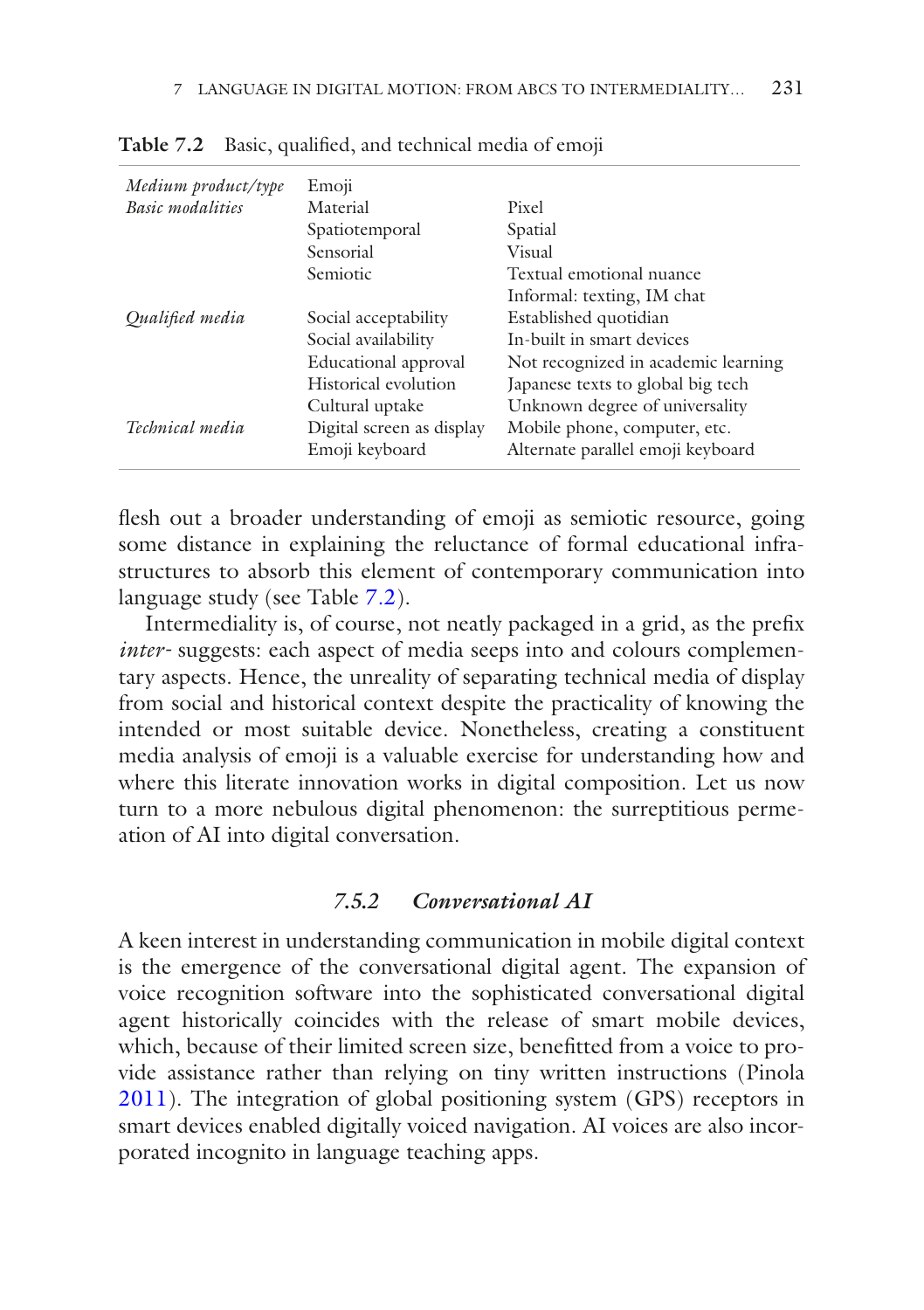How might a disembodied digitized computer voice be described in terms of the four modalities of basic media? To hear a voiced message from a disembodied computer-activated conversational agent, switch on the voiceover accessibility feature on a computer; ask a question to your inphone conversational digital assistant, e.g., Siri, or plug in a destination on a GPS device and enable voiceover directions. This will result in a media product that could be basically parsed as in Table [7.3](#page-15-0).

Digital voices are, of course, a vehicle for a linguistic message, which would require elegant semantic and structural delineation within the semiotic category. This analysis can rely on the extensive attention paid to how language conveys meaning to whom, when, where, why, how, and so on that is entailed in linguistic theories. However, the basic media product of the voice of the conversational digital agent (as well as less complex AI *chatbots*) is also a media type. The digital conversational agent has permeated not simply auditory media but also robotic shapes. In the spoof Amazon advertisement about the integration of the Amazon conversational agent into the Internet of things, as shown during the 2019 Super Bowl (American football), Alexa, the voice-activated digital agent, is capable of, among other things, interpreting dog bark commands ordering dogfood[.2](#page-19-7) Though very silly, the advertisement showcases the voices of male and female humans (speaking English), a dog, and a digital agent with attendant media properties, semantic comprehensibility, and so forth.

Quite apart from the exceedingly complex technical embedding of AI in media products that are more multifaceted—a smart mobile device, a refrigerator, a thermostat, and so forth—the emergence of the

| Medium product          | Digitized voice |                          |
|-------------------------|-----------------|--------------------------|
| <b>Basic modalities</b> | Material        | Sound waves              |
|                         | Spatiotemporal  | Temporal transmission    |
|                         | Sensorial       | Auditory                 |
|                         |                 | Haptic activation        |
|                         | Semiotic        | Spoken message           |
|                         |                 | Characteristics of voice |
|                         |                 | Humanness                |
|                         |                 | Gender                   |
|                         |                 | Age                      |
|                         |                 | Authority                |
|                         |                 | Accent                   |
|                         |                 | Regional location        |
|                         |                 | Social information       |

<span id="page-15-0"></span>**Table 7.3** Basic media modalities of conversational digital agent voice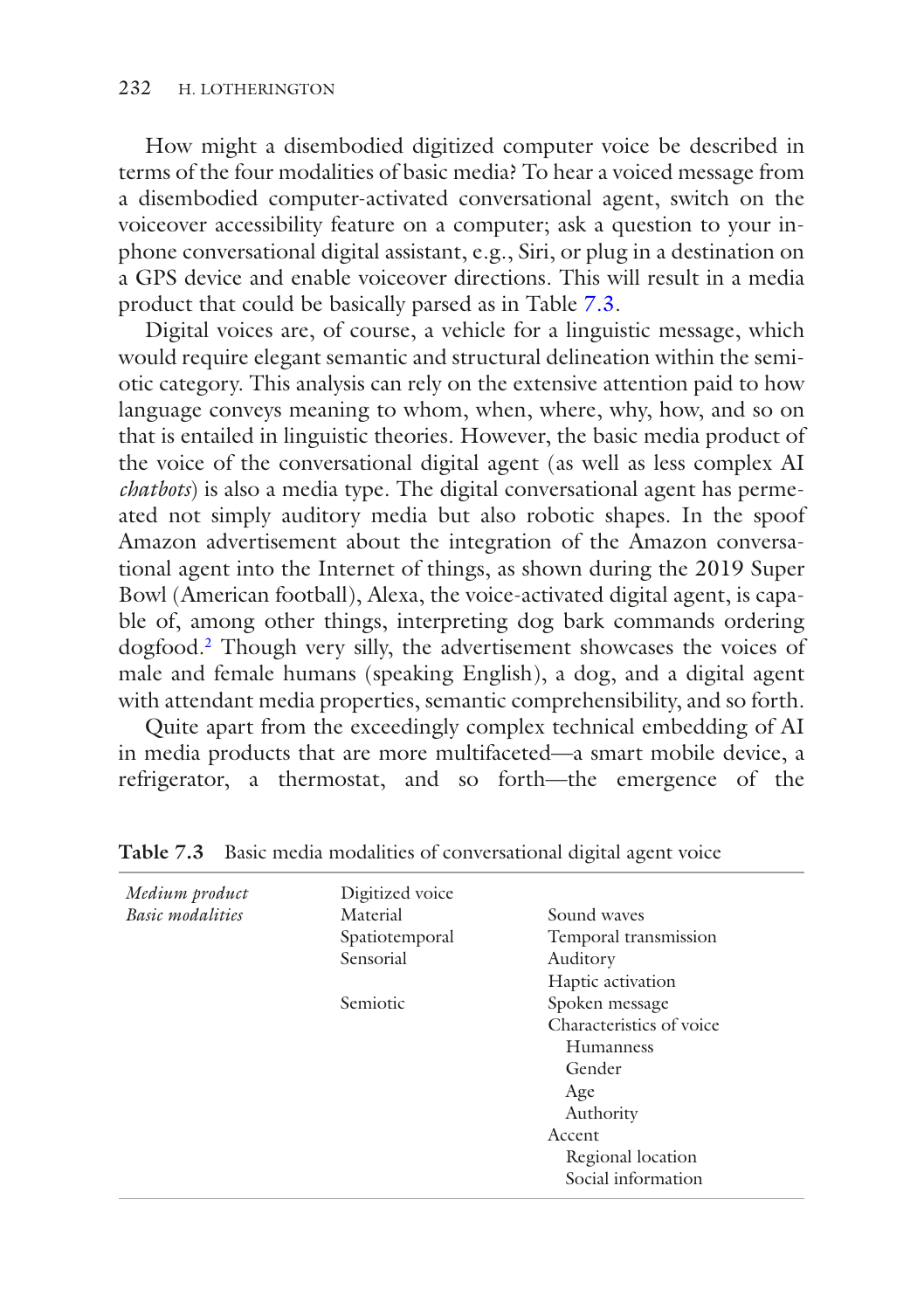conversational digital agent in language learning is a qualified media question mark. In the messy and dispute-ridden world of education, formal and nonformal, the contextualizing aspects of media may be a total dealbreaker. Whereas novel digital genres and discourses have reshaped communication practices, normalizing activities such as social media posting (Facebook, Instagram), blogging, videologging (YouTube), microblogging (Twitter), and texting (instant messaging), to mention just a few, the uptake of such discourses and their conventions in formal language and literacy teaching contexts has been spotty. Some schools encourage a bring-your-own-device (BYOD) approach to students' using their personal mobile phones for learning; others expressly forbid mobile devices in class. In some classroom contexts, designing new media texts is encouraged, whether using institutional or personal devices; in others, curricula default to the conventions of static print media, stuck in *speaking–listening–reading–writing* skills. An analysis of the digital conversational agent in terms of qualified media in addition to the complex morass of the technical display in our parsing exercise might look as in Table [7.4.](#page-16-0)

| Medium product          | Digitized voice        |                                 |
|-------------------------|------------------------|---------------------------------|
| <b>Basic modalities</b> | Material               | Sound waves                     |
|                         | Spatiotemporal         | Temporal transmission           |
|                         | Sensorial              | Auditory                        |
|                         |                        | Haptic activation               |
|                         | Semiotic               | Spoken message                  |
|                         |                        | Characteristics of voice        |
|                         |                        | Humanness                       |
|                         |                        | Gender                          |
|                         |                        | Age                             |
|                         |                        | Authority                       |
|                         |                        | Accent                          |
|                         |                        | Regional location               |
|                         |                        | Social information              |
| Qualified media         | Social acceptability   | Limited social awareness        |
|                         | Social availability    | Unregulated digital marketplace |
|                         | Educational approval   | Unregulated; unrecognized       |
|                         | Historical evolution   | AI development                  |
|                         | Cultural uptake        | Dependent on users              |
| Technical display       | Mobile digital devices | Button or voice command         |
|                         | GPS device             | Button or voice command         |
|                         | Appliances             |                                 |
|                         |                        |                                 |

<span id="page-16-0"></span>**Table 7.4** Basic, qualified, and technical media of conversational digital agent voice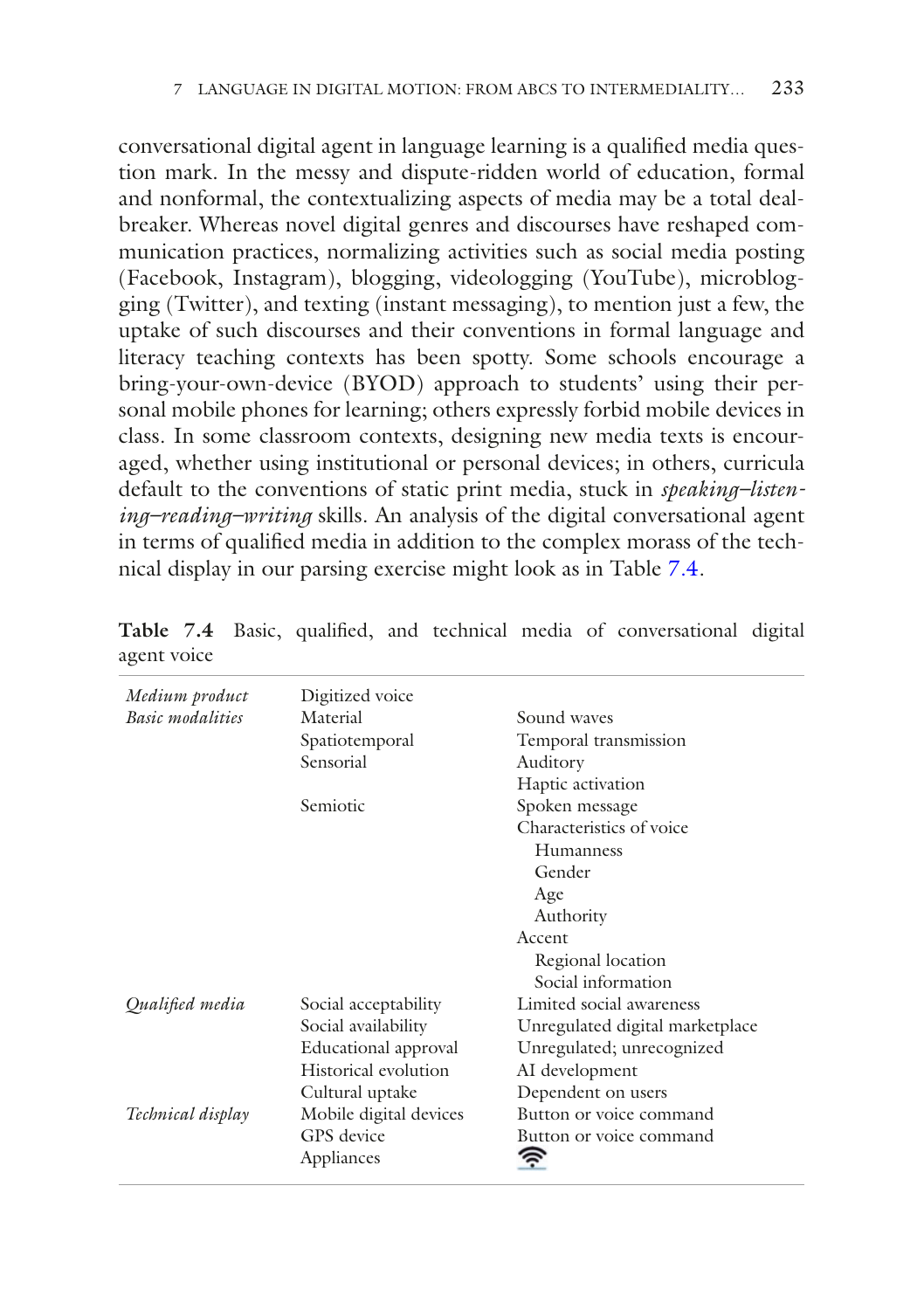This simplified grid is intended to spotlight modalities of media in terms of their prominence in the media product, not to cleanly disambiguate modalities from each other, as previously disclaimed. Qualified aspects of digitized voices re: legitimation for an educational activity, for instance, may colour acceptability of modalities such as voice quality as well as semiotic aspects of accent programmed into the digitized voice, and vice versa. The following discussion on materiality indicates the mammoth complexity of a disembodied digitized voice.

## *Language from Whose [sic] Perspective: The Complex Materiality of AI Communication*

Given the infusion of conversational digital agents in daily communication practices, from following voiced GPS navigation in the car to asking Siri for help on the iPhone to including the robotic Amazon digital assistant, Alexa, in family conversations at home, we are justified in asking: Is language still human?

Interestingly, humans using voice-activated digital assistants often assign human genders to them (e.g., "Thank you, lady in the computer!"; "She'll tell you when to turn"). These voices, though, are programs: circuits, not people, despite the fact that the original mediating material was produced by humans prior to being subjected to complex technological remediation. Peña and James ([2016](#page-21-7), [2018\)](#page-21-8), writing about glitch art and pedagogy, problematize materiality in digital transmediation across sensory domains, making the case that computers can interpret and create sounds that are only partially interpretable to humans.

Human talk and text do not travel through computer circuits in humanly recognizable form. Computers function on a binary 0-1 code. The materiality of human–computer–human communication loops with digital conversational agents, such as Siri or Alexa, has complex technological layers, tapping a *material* modality that is a veritable iceberg reaching into depths that are only partially interpretable to human interlocutors.

So the answer to "Is language still human?" is convoluted: computer programs were originally programmed by humans—though whether this continues to be true in Web 3.0 environments is another question.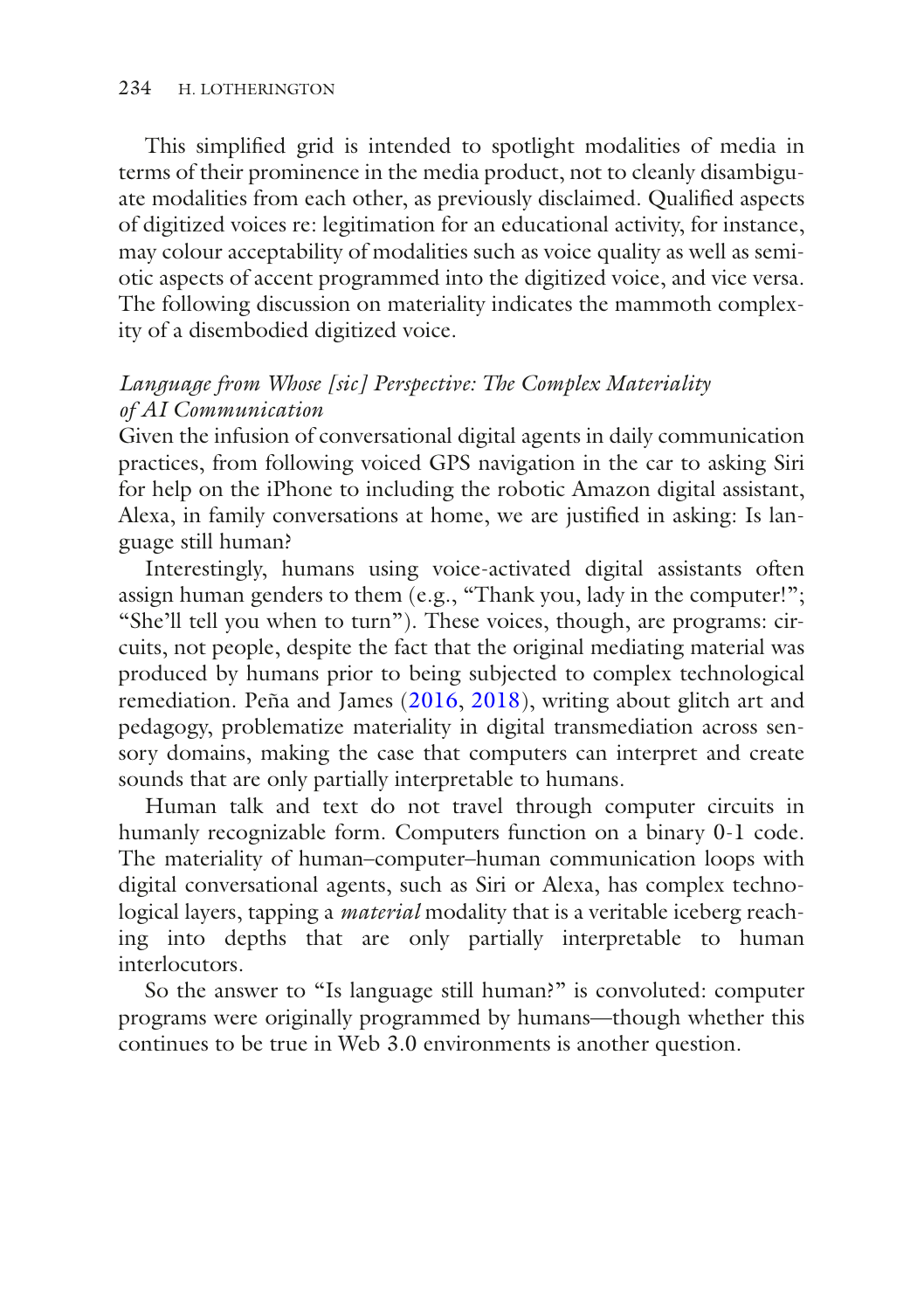## <span id="page-18-0"></span>7.6 Conclusion: From ABCs to Intermediality

The speed of development in literate conventions, genres, texts, and discourses as they mutually develop with socio-technical advancement has not been matched in formal language and literacy instruction, which still tends to prioritize socio-historically and politically sedimented literate forms. One problem in moving conceptions of writing into multimedia composition is that rapid changes in previously understood constancies, such as spelling, are *user-driven* in the digital age.

At the beginning of the school year, children go off to school to learn their ABCs. At least that is what used to happen and indeed is still the idea parents have in their heads. It is not so different with adult (and school) learners of second languages. But times have changed. Everyday digital communication practices—social media posting (e.g., Facebook, LinkedIn), microblogging (Twitter), videologging (e.g., YouTube), and photography-centred posting (e.g., Instagram, Pinterest), for example are co-encoded with emojis (e.g.,  $\bullet$ ), and other graphic and sound media, such as photography, film, music, random sounds, gifs, and on and on. These forms are co-encoded with alphabetic symbols that can also be voiced—by software programs.

Conventions evolving in digital forums have revolutionized concepts as basic as the word: novel word-like forms, such as the hashtag, for example, #TimesUp; #foodporn that do not follow historical semantic or structural word formation patterns have crossed from digital environments into print media. Similarly, AI, which is commonly used for narrating GPS directions or giving help instructions on mobile device screens, is also being programmed into language learning apps.

Given this reality, language professionals and educational policy makers need to be aware of how media resources work to create texts and textual meaning from an arts-based as well as a language-based perspective. Elleström's ([2020](#page-20-8)) intermediality paradigm offers a much-needed vector for analysing multimedia communication from an arts perspective that can be integrated with linguistic theories to understand truly digital language as it is evolving.

This chapter undertook a comparative look at *modality*, *mode*, and *media* through a social semiotic and an intermediality lens to clarify the complex task of understanding the contribution of different semiotic resources in multimedia textual products. The raw data on new conventions in digital language use are from an extensive literature review of how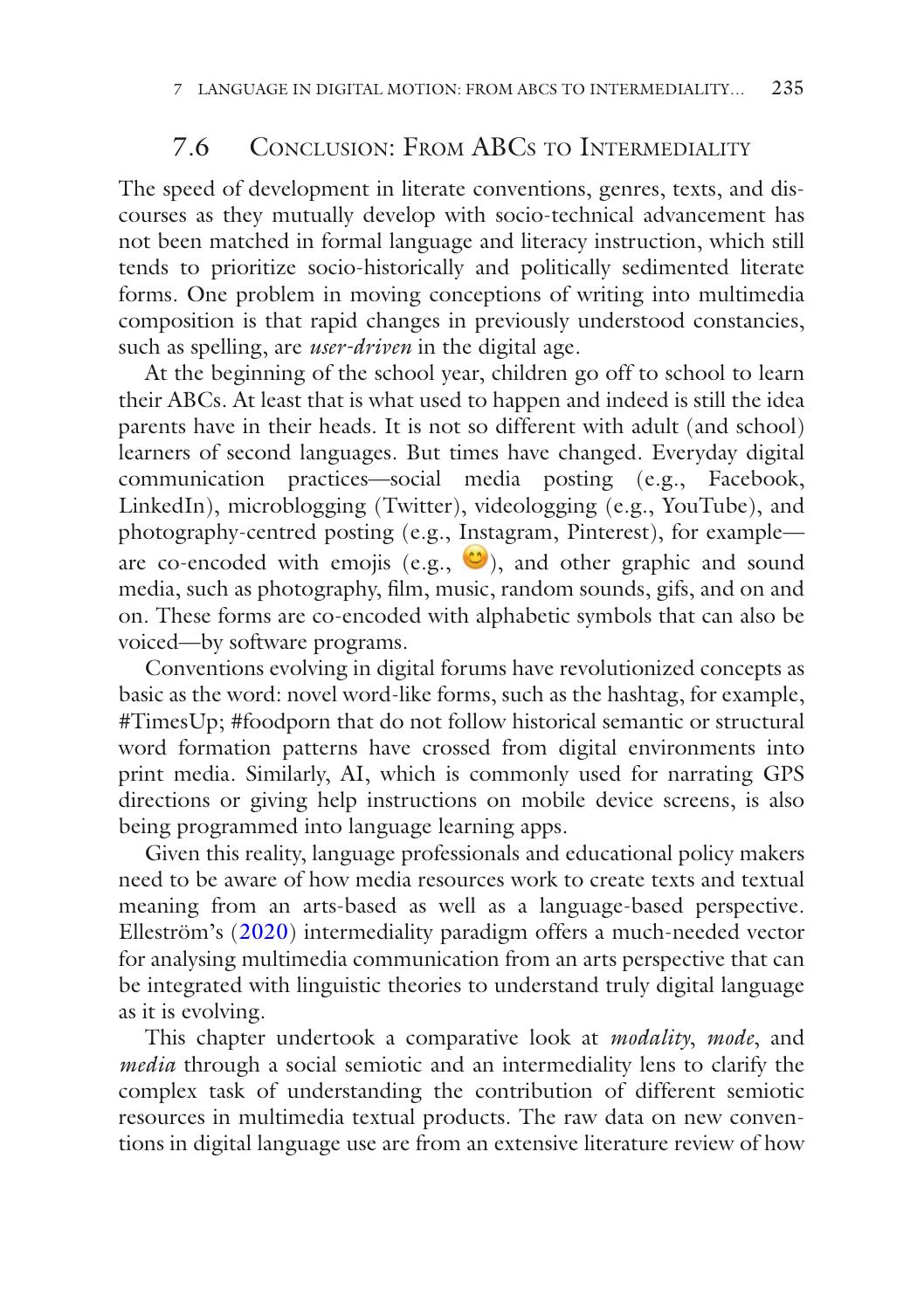mobile digital access has affected linguistic communication. This review informs current exploratory research to build appropriate mobile production pedagogies for language learners, using, rather than ignoring, today's communicative potential.

Two innovative communicative features that evolved with communications technologies advancements were selected for analysis using an intermediality lens: the use of emoji in textual products and spoken communication with conversational digital agents. Though it must be said that emoji are unlikely to make a breakthrough into academic writing any time soon, other visual-spatial lexical innovations in digital communication have already begun to cross from specific digital forums into print manifestations, such as #hashtag topics: forms that do not cohere with lexical borders or alphabetic principles. The AI voice anonymously joins us in everyday communication. Many questions ensue.

## **NOTES**

- <span id="page-19-5"></span>1. Heather Lotherington and Kurt Thumlert, *Production Pedagogies for Language Learning in Mobile Digital Environments*. Grateful acknowledgement to the Social Sciences and Humanities Research Council of Canada for funding our Insight grant.
- <span id="page-19-7"></span>2. See [https://youtu.be/8y-1h\\_C8ad8](https://youtu.be/8y-1h_C8ad8).

#### <span id="page-19-0"></span>**REFERENCES**

- <span id="page-19-1"></span>Bezemer, Jeff, and Gunther Kress. 2008. Writing in Multimodal Texts: A Social Semiotic Account of Designs for Learning. *Written Communication* 25: 166–195.
	- ———. 2016. *Multimodality, Learning and Communication: A Social Semiotic Frame*. London: Routledge.
- <span id="page-19-6"></span><span id="page-19-2"></span>Bijker, Wiebe E. 2010. How Is Technology Made?—That Is the Question! *Cambridge Journal of Economics* 34: 63–76.
- <span id="page-19-4"></span>Cope, Bill, and Mary Kalantzis. 2004. Text-Made Text. *E-Learning and Digital Media* 1: 198–282.
- <span id="page-19-3"></span>Eide, Øyvind, and Zoe Schubert. 2020. Seeing the Landscape Through Textual and Graphical Media Products. *In Beyond Media Borders: Intermedial Relations among Multimodal Media, Volume 2*, ed. Lars Elleström, 175–209. Basingstoke: Palgrave Macmillan.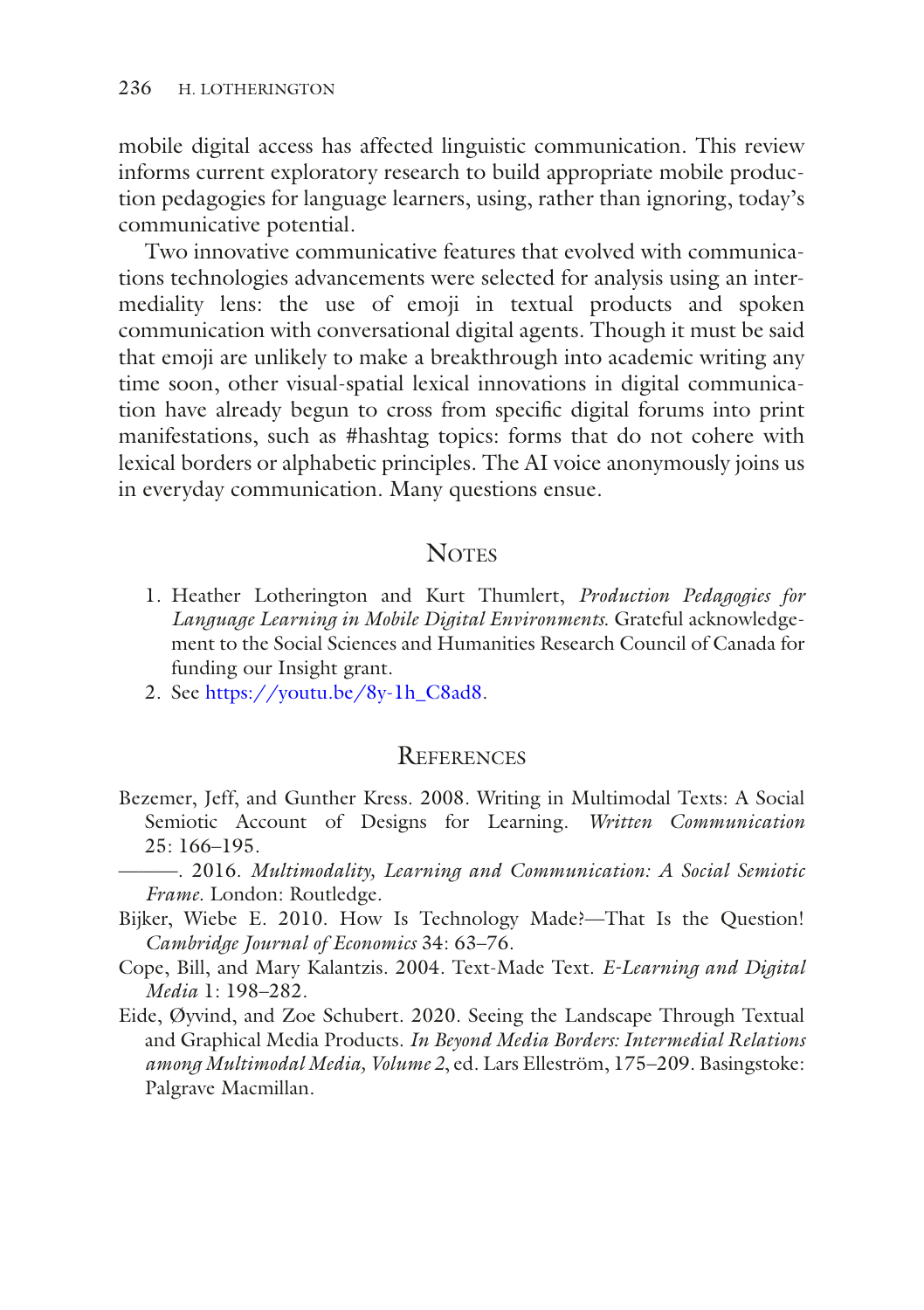<span id="page-20-7"></span>Elleström, Lars. 2010. The Modalities of Media: A Model for Understanding Intermedial Relations. In *Media Borders, Multimodality and Intermediality*, ed. Lars Elleström, 11–48. Basingstoke: Palgrave Macmillan.

<span id="page-20-8"></span>———. 2020. The Modalities of Media II: An Expanded Model for Understanding Intermedial Relations. In *Beyond Media Borders: Intermedial Relations among Multimodal Media, Volume 1*, ed. Lars Elleström, 3–91. Basingstoke: Palgrave Macmillan.

- <span id="page-20-9"></span>Gershon, Ilana, and Paul Manning. 2014. Language and Media. In *The Cambridge Handbook of Linguistic Anthropology*, ed. N.J. Enfield, Paul Kockelman, and Jack Sidnell, 559–576. Cambridge: Cambridge University Press.
- <span id="page-20-12"></span>Halliday, Michael A.K. 1978. *Language as Social Semiotic: The Social Interpretation of Language and Meaning*. London: Edward Arnold.
- <span id="page-20-10"></span>Have, Iben, and Birgitte Stougaard Pedersen. 2020. Reading Audiobooks. In *Beyond Media Borders: Intermedial Relations among Multimodal Media, Volume 1*, ed. Lars Elleström, 197–216. Basingstoke: Palgrave Macmillan.
- <span id="page-20-11"></span>Henson, John. 1744. *A New Latin Grammar, Adapted to the Capacities of Young Scholars; Comprising Every Thing in the Art Necessary for Grammar-Schools. With Short, Easy, and Proper Examples to All, and Every Part of, the Rules in Syntax. By the Rev. Mr. Henson, Master of the Free-School in Nottingham*. Nottingham: J. Rivington.
- <span id="page-20-13"></span>Hodge, Robert, and Gunther Kress. 1988. *Social Semiotics*. Cambridge: Polity Press.
- <span id="page-20-6"></span>Jewitt, Carey. 2004. Multimodality and New Communication Technologies. In *Discourse and Technology: Multimodal Discourse Analysis*, ed. Philip LeVine and Ron Scollon, 184–195. Washington, DC: Georgetown University Press.
	- ———. 2008. Multimodality and Literacy in School Classrooms. *Review of Research in Education* 32: 241–267.
- <span id="page-20-2"></span><span id="page-20-1"></span><span id="page-20-0"></span>Kress, Gunther. 2000. Multimodality: Challenges to Thinking About Language. *TESOL Quarterly* 34: 337–340.
	- ———. 2003. *Literacy in the New Media Age*. London: Routledge.
	- ———. 2005. Gains and Losses: New Forms of Texts, Knowledge, and Learning. *Computers and Composition* 22: 5–22.

<span id="page-20-4"></span><span id="page-20-3"></span>———. 2009. *Multimodality: A Social Semiotic Approach to Contemporary Communication*. London: Routledge.

<span id="page-20-5"></span>———. 2011. Multimodal Discourse Analysis. In *The Routledge Handbook of Discourse Analysis*, ed. James Paul Gee and Michael Handford, 61–76. London: Routledge.

<span id="page-20-15"></span>Kress, Gunther, and Theo van Leeuwen. 1996. *Reading Images: The Grammar of Visual Design*. London: Routledge.

<span id="page-20-14"></span>Lawson, Clive. 2008. An Ontology of Technology: Artefacts, Relations and Functions. *Techné: Research in Philosophy and Technology* 12 (1): 48–64.